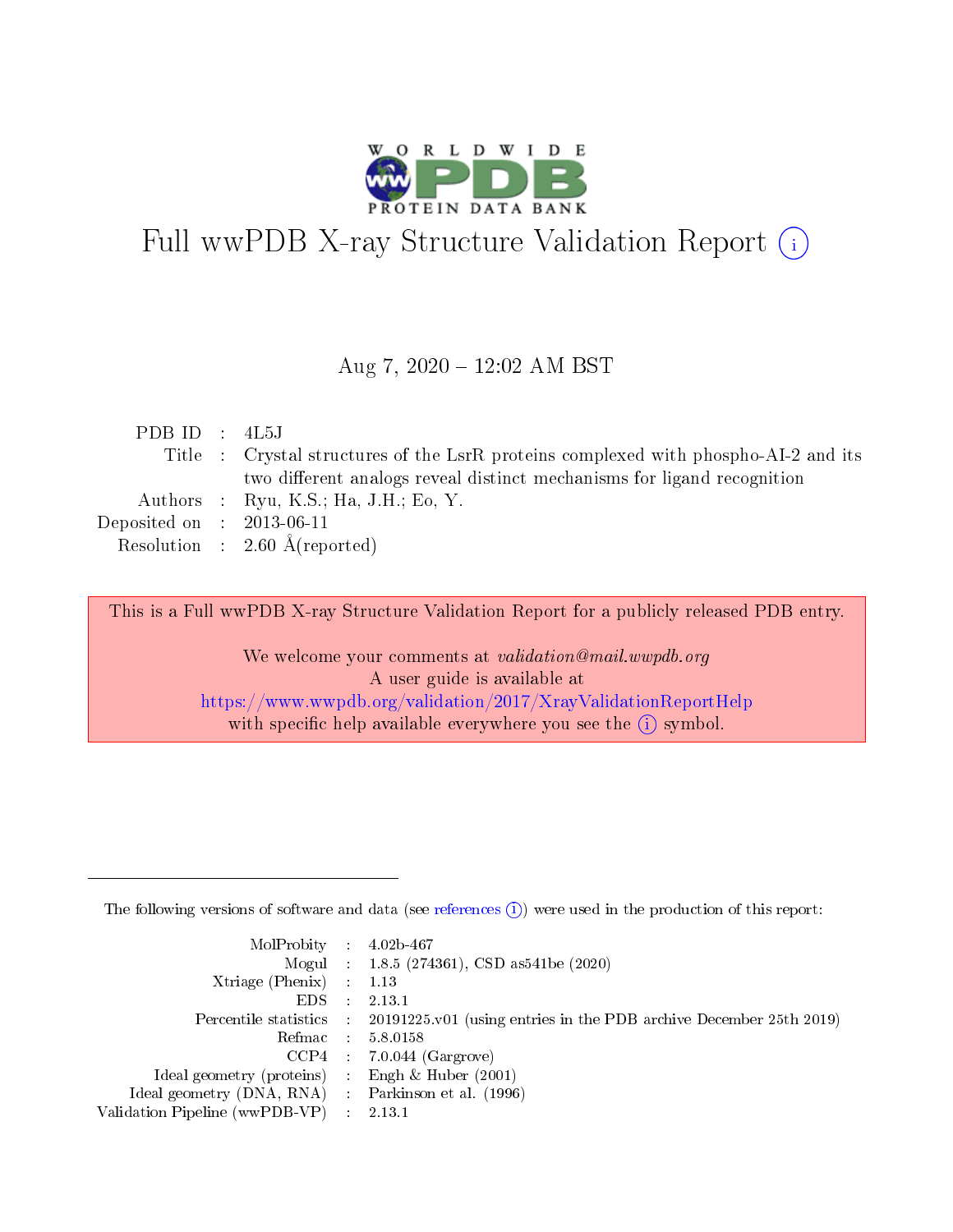# 1 [O](https://www.wwpdb.org/validation/2017/XrayValidationReportHelp#overall_quality)verall quality at a glance  $(i)$

The following experimental techniques were used to determine the structure: X-RAY DIFFRACTION

The reported resolution of this entry is 2.60 Å.

Percentile scores (ranging between 0-100) for global validation metrics of the entry are shown in the following graphic. The table shows the number of entries on which the scores are based.



| Metric                | Whole archive<br>$(\#\text{Entries})$ | Similar resolution<br>$(\#\text{Entries},\, \text{resolution}\; \text{range}(\textup{\AA}))$ |  |  |
|-----------------------|---------------------------------------|----------------------------------------------------------------------------------------------|--|--|
| $R_{free}$            | 130704                                | $3163(2.60-2.60)$                                                                            |  |  |
| Clashscore            | 141614                                | $3518(2.60-2.60)$                                                                            |  |  |
| Ramachandran outliers | 138981                                | $3455(2.60-2.60)$                                                                            |  |  |
| Sidechain outliers    | 138945                                | $3455(2.60-2.60)$                                                                            |  |  |
| RSRZ outliers         | 127900                                | $3104(2.60-2.60)$                                                                            |  |  |

The table below summarises the geometric issues observed across the polymeric chains and their fit to the electron density. The red, orange, yellow and green segments on the lower bar indicate the fraction of residues that contain outliers for  $>=3, 2, 1$  and 0 types of geometric quality criteria respectively. A grey segment represents the fraction of residues that are not modelled. The numeric value for each fraction is indicated below the corresponding segment, with a dot representing fractions  $\epsilon=5\%$  The upper red bar (where present) indicates the fraction of residues that have poor fit to the electron density. The numeric value is given above the bar.

| Mol | Chain  | Length | Quality of chain |     |                     |
|-----|--------|--------|------------------|-----|---------------------|
|     | А      | 318    | 65%              | 29% | $\bullet$ $\bullet$ |
|     | В      | 318    | 2%<br>59%        | 34% | $\cdot$ $\cdot$     |
|     | $\cap$ | 318    | 64%              | 30% | $\cdot$ $\cdot$     |
|     |        | 318    | 2%<br>64%        | 29% | $\cdot$ $\cdot$     |

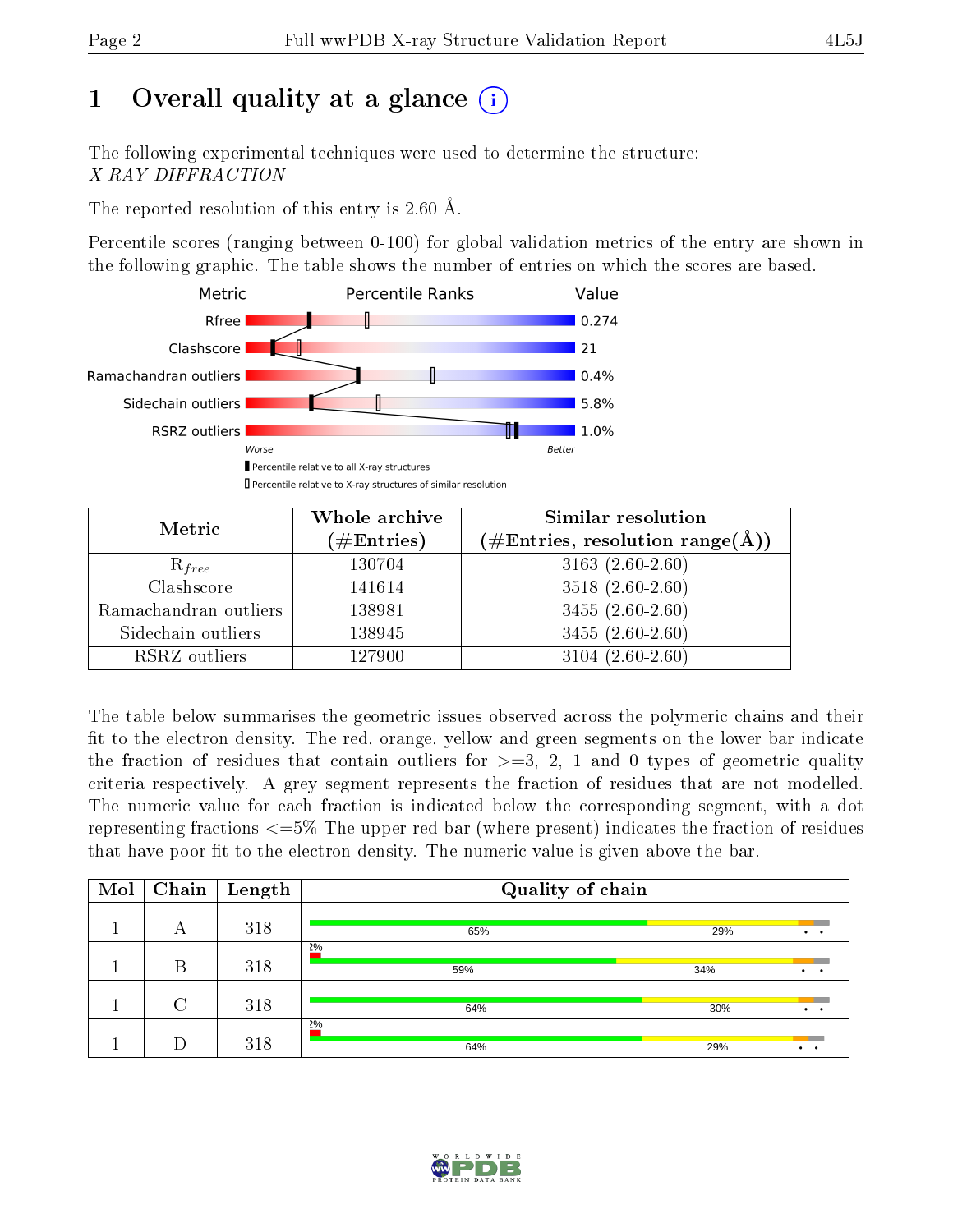# 2 Entry composition (i)

There are 3 unique types of molecules in this entry. The entry contains 9508 atoms, of which 0 are hydrogens and 0 are deuteriums.

In the tables below, the ZeroOcc column contains the number of atoms modelled with zero occupancy, the AltConf column contains the number of residues with at least one atom in alternate conformation and the Trace column contains the number of residues modelled with at most 2 atoms.

| Mol | Chain | Residues | Atoms       |         |                |                    |    | ZeroOcc | AltConf | $\operatorname{Trace}$ |  |  |
|-----|-------|----------|-------------|---------|----------------|--------------------|----|---------|---------|------------------------|--|--|
|     |       | 308      | Total       | C       | N              | $\left( \ \right)$ | S  |         |         |                        |  |  |
|     | А     |          | 2304        | 1440    | 414            | 438                | 12 | 0       |         |                        |  |  |
|     | В     | 308      | $\rm Total$ | C       | Ν              | $\left( \ \right)$ | S  |         |         |                        |  |  |
|     |       |          | 2304        | 1440    | 414            | 438                | 12 | 0       |         |                        |  |  |
|     |       |          |             |         | $\text{Total}$ | C                  | N  |         | S       |                        |  |  |
|     |       | 308      | 2304        | 1440    | 414            | 438                | 12 | 0       |         |                        |  |  |
|     |       |          | Total       | $\rm C$ | N              | $\left( \ \right)$ | S  |         |         |                        |  |  |
|     | 308   | 2304     | 1440        | 414     | 438            | 12                 | 0  |         |         |                        |  |  |

• Molecule 1 is a protein called Transcriptional regulator LsrR.

There are 4 discrepancies between the modelled and reference sequences:

| Chain | Residue   Modelled | ⊦ Actual | Comment                                       | Reference |
|-------|--------------------|----------|-----------------------------------------------|-----------|
|       | SER.               |          | expression tag   UNP P76141                   |           |
|       | SER.               |          | expression tag   UNP P76141                   |           |
|       | SER.               |          | expression tag   UNP P76141                   |           |
|       | SER.               |          | $\perp$ expression tag $\parallel$ UNP P76141 |           |

 Molecule 2 is 5-O-phosphono-alpha-D-ribofuranose (three-letter code: HSX) (formula:  $C_5H_{11}O_8P$ ).

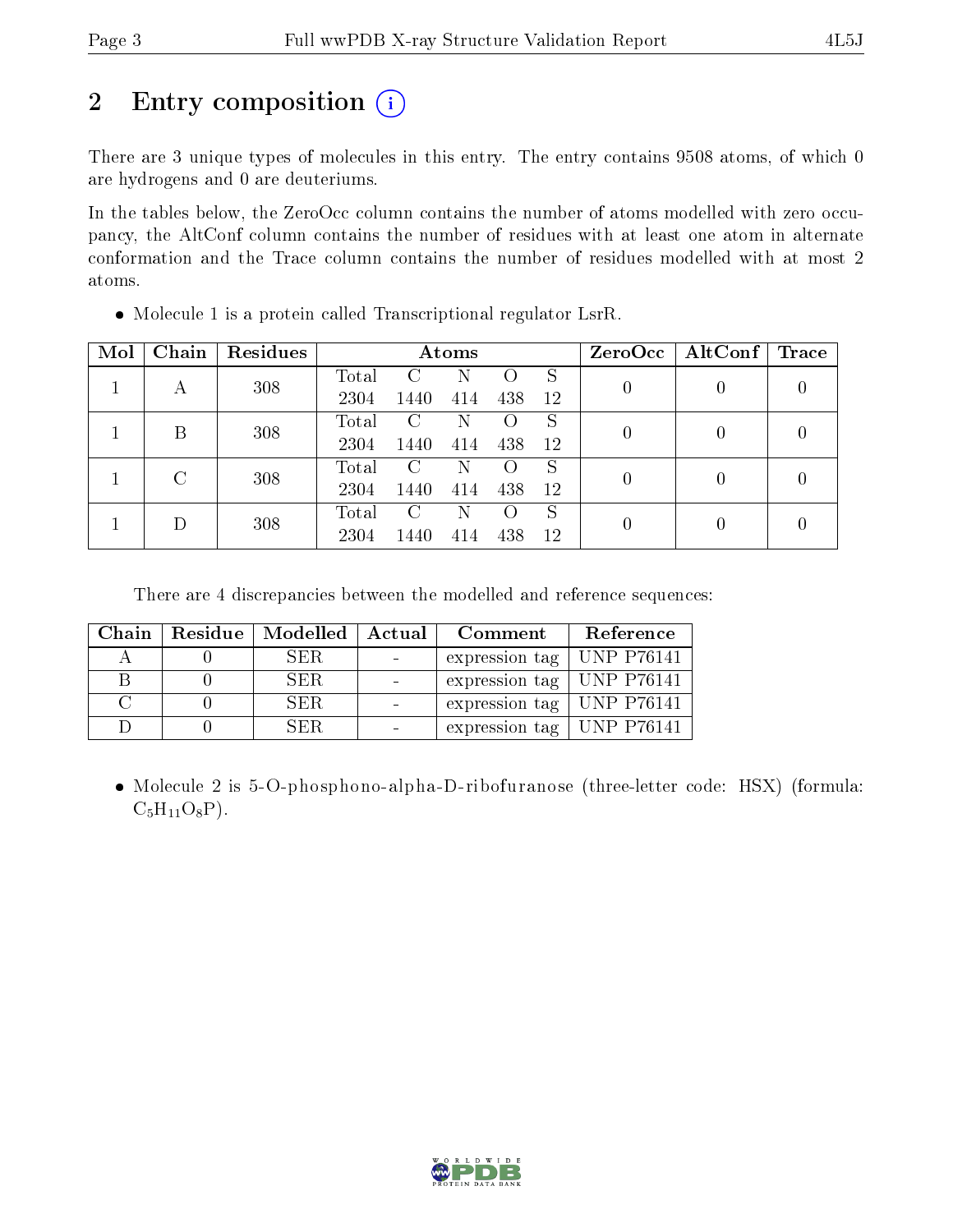

| Mol |   | Chain   Residues | Atoms                                     | $ZeroOcc \mid AltConf \mid$ |  |
|-----|---|------------------|-------------------------------------------|-----------------------------|--|
| 2   |   |                  | Total C<br>$\mathsf{P}$<br>$\bigcirc$     |                             |  |
|     | A |                  | $5 \quad 8$<br>14                         |                             |  |
| 2   | В |                  | Total<br>$\mathbf{C}$<br>$\bigcirc$       |                             |  |
|     |   |                  | 5 8<br>14                                 |                             |  |
| 2   |   |                  | Total<br>$\mathbf C$<br>$\bigcirc$        |                             |  |
|     |   |                  | 5 8<br>14                                 |                             |  |
|     |   |                  | Total<br>$\mathcal{C}$<br>P<br>$\bigcirc$ |                             |  |
|     |   |                  |                                           | 5 <sup>7</sup><br>8<br>14   |  |

 $\bullet\,$  Molecule 3 is water.

| Mol |   | Chain   Residues | Atoms                                 | $ZeroOcc$   AltConf |
|-----|---|------------------|---------------------------------------|---------------------|
| 3   |   | 56               | Total<br>$\circ$<br>56<br>56          |                     |
| 3   |   | 67               | Total<br>$\bigcap$<br>67<br>67        |                     |
| 3   | C | 55               | Total<br>$\left( \right)$<br>55<br>55 |                     |
| 3   |   | 58               | Total<br>$\left($<br>58<br>58         |                     |

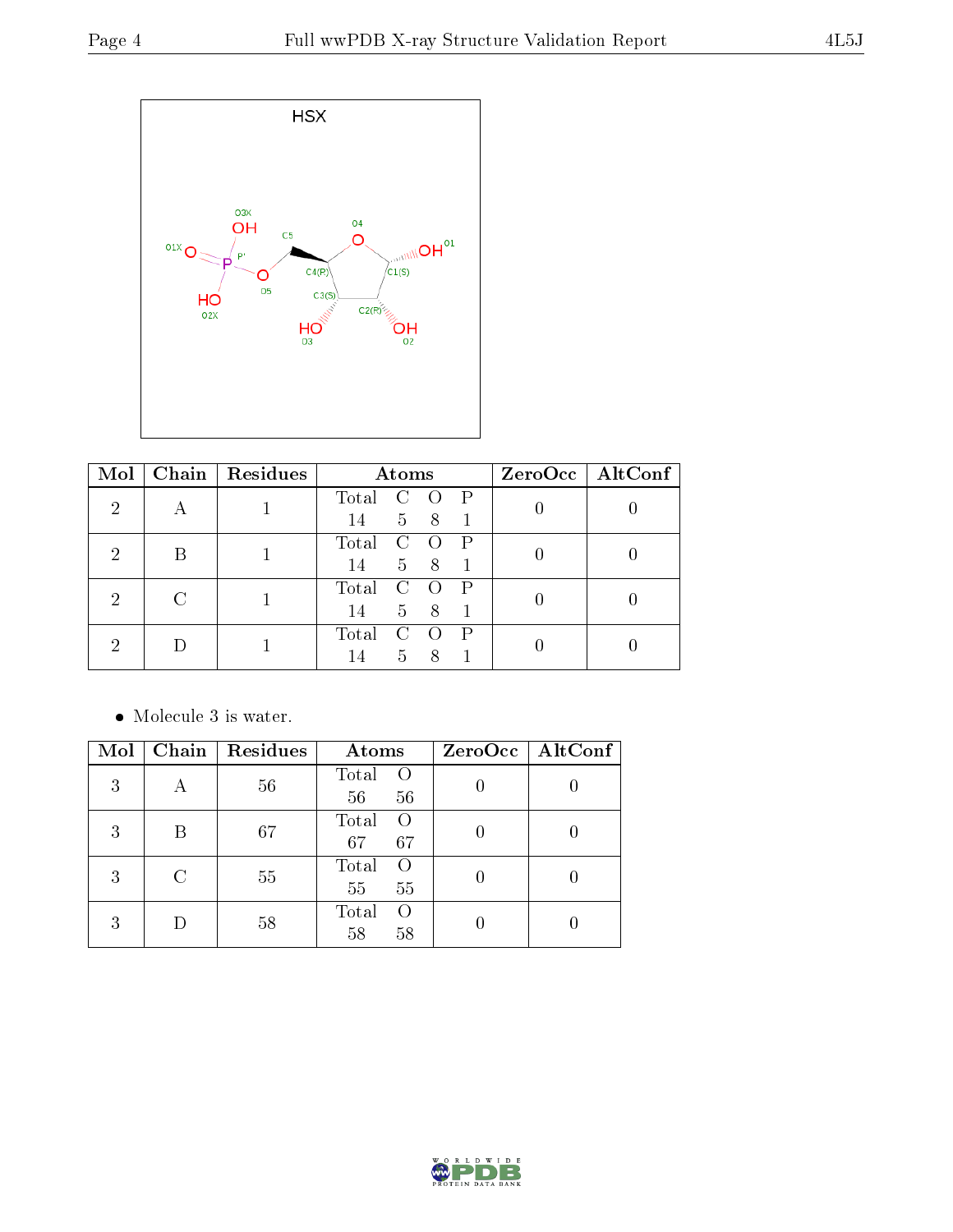BER EN SA BERER I

 $\frac{8}{10}$  $\frac{4}{2}$ E17  $\frac{18}{2}$  $\overline{21}$  $\frac{22}{2}$  $\frac{23}{2}$  $\frac{1}{2}$  $\frac{5}{5}$  $\frac{29}{2}$  $\frac{8}{3}$  $\overline{\mathbf{E}}$ ឌ  $\frac{33}{2}$  $534$ S37 D38 R39 L40  $\frac{41}{2}$  $\frac{22}{2}$  $\frac{29}{2}$  $\frac{1}{4}$  $\frac{1}{2}$  $\frac{8}{10}$ R49 S57  $\frac{8}{5}$ R61  $\frac{2}{5}$ Q63 I64 F68  $\frac{1}{2}$ E73  $\frac{1}{2}$ E75 L84

# 3 Residue-property plots  $(i)$

These plots are drawn for all protein, RNA, DNA and oligosaccharide chains in the entry. The first graphic for a chain summarises the proportions of the various outlier classes displayed in the second graphic. The second graphic shows the sequence view annotated by issues in geometry and electron density. Residues are color-coded according to the number of geometric quality criteria for which they contain at least one outlier: green  $= 0$ , yellow  $= 1$ , orange  $= 2$  and red  $= 3$  or more. A red dot above a residue indicates a poor fit to the electron density ( $\text{RSRZ} > 2$ ). Stretches of 2 or more consecutive residues without any outlier are shown as a green connector. Residues present in the sample, but not in the model, are shown in grey.



• Molecule 1: Transcriptional regulator LsrR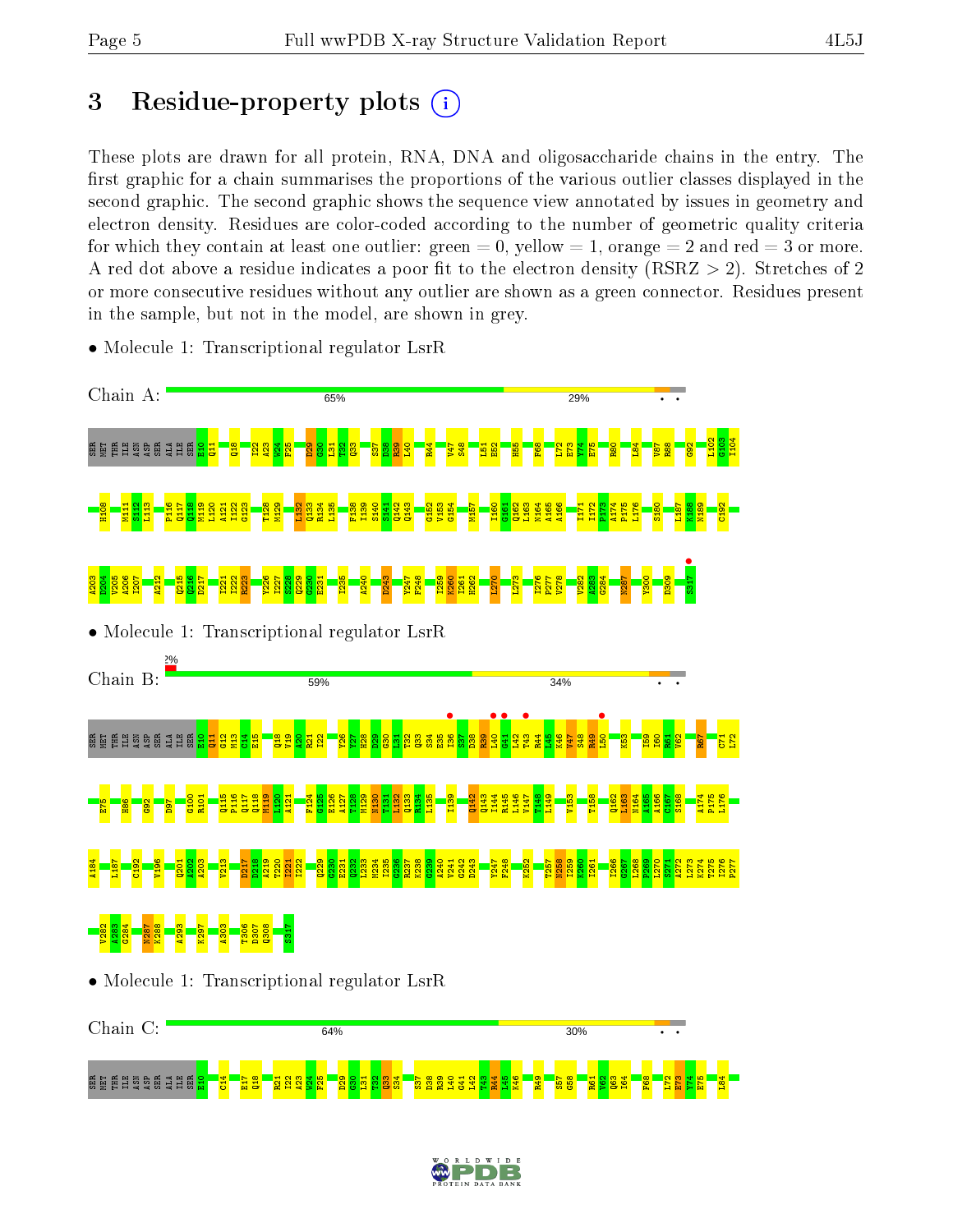# 88 R88 P21 R11 R102 R20 R102 T128 L132 L132 T123 T123 T123 T123 T128 G132 T128 E132 G132 G132 G132 G151 G152 <br>P 8 R1 D150 B150 B150 G151 G151 G152 G152 G152 A166 G161 G162 G162 G162 O162 G162 G167 G167 O175 A174 P175 A17 R185 T186 L187 K188 N191 L197 Q201 A202 A203 A206 I207 D217 I221 I222 R223 S224 G225 Y226 I227 E231 I235 A240 A251 N258 I259 K260 I261 H262 N263 G267 L268 P269 L270 S271 A272 L273 I276 V280 G281 V282 A283 G284 N287 K297 A303<br>S317 •

• Molecule 1: Transcriptional regulator LsrR



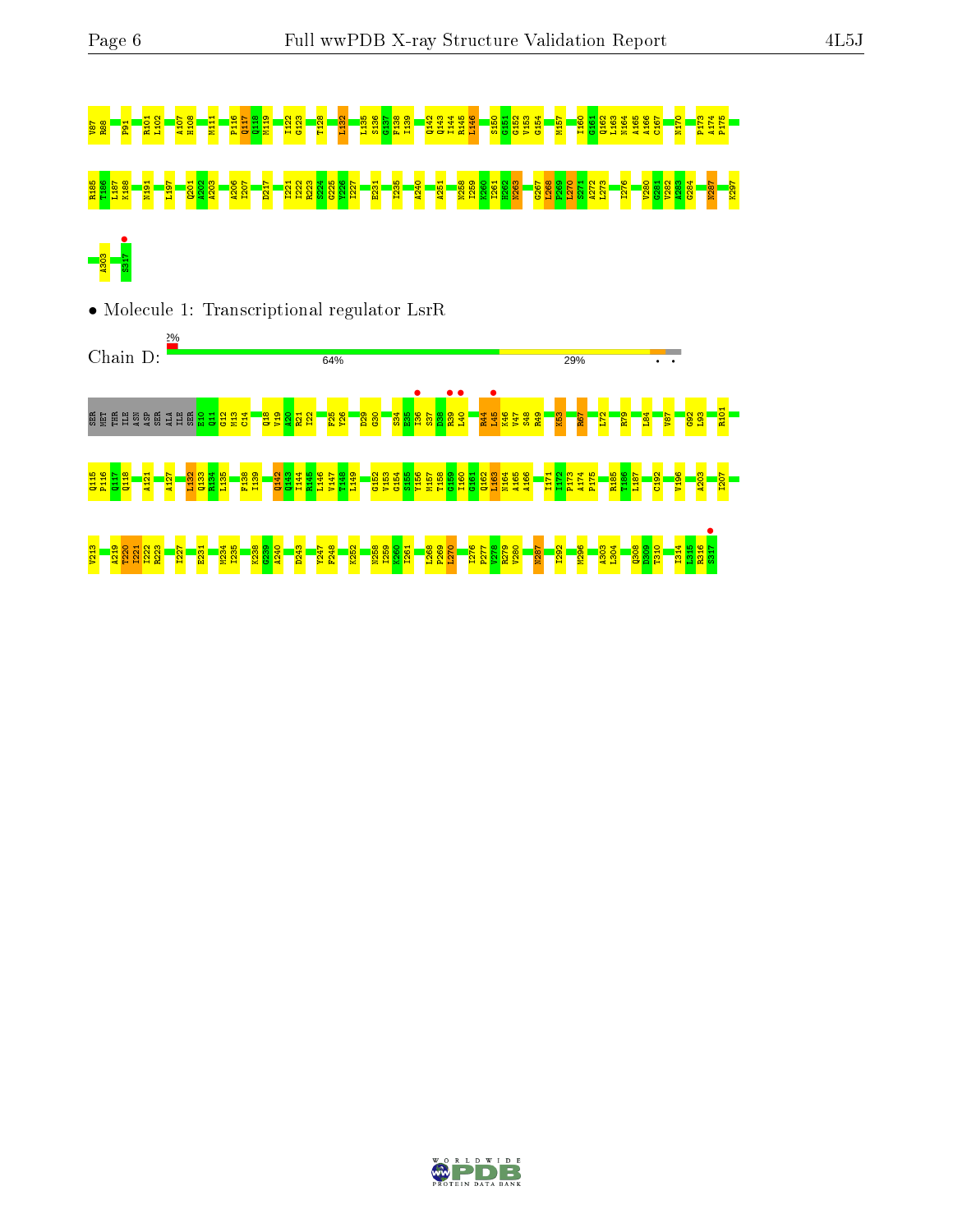# 4 Data and refinement statistics  $(i)$

| Property                                                         | Value                                                         | Source     |
|------------------------------------------------------------------|---------------------------------------------------------------|------------|
| Space group                                                      | C121                                                          | Depositor  |
| Cell constants                                                   | $189.33\text{\AA}$<br>$80.61\text{\AA}$<br>$118.70\text{\AA}$ | Depositor  |
| a, b, c, $\alpha$ , $\beta$ , $\gamma$                           | $90.00^{\circ}$ $118.01^{\circ}$ $90.00^{\circ}$              |            |
| Resolution $(A)$                                                 | $47.32 -$<br>2.60                                             | Depositor  |
|                                                                  | $47.32 - 2.60$                                                | <b>EDS</b> |
| % Data completeness                                              | $92.5(47.32 - 2.60)$                                          | Depositor  |
| (in resolution range)                                            | $92.6$ $(47.32 - 2.60)$                                       | <b>EDS</b> |
| $R_{merge}$                                                      | (Not available)                                               | Depositor  |
| $\mathrm{R}_{sym}$                                               | (Not available)                                               | Depositor  |
| $\langle I/\sigma(I) \rangle^{-1}$                               | $\overline{1.85}$ (at $2.61$ Å)                               | Xtriage    |
| Refinement program                                               | <b>CNS 1.3</b>                                                | Depositor  |
| $R, R_{free}$                                                    | 0.217, 0.277                                                  | Depositor  |
|                                                                  | $0.213$ ,<br>0.274                                            | DCC        |
| $R_{free}$ test set                                              | $4553$ reflections $(10.10\%)$                                | wwPDB-VP   |
| Wilson B-factor $(A^2)$                                          | 48.0                                                          | Xtriage    |
| Anisotropy                                                       | 0.115                                                         | Xtriage    |
| Bulk solvent $k_{sol}(\text{e}/\text{A}^3), B_{sol}(\text{A}^2)$ | $0.29$ , $33.0$                                               | <b>EDS</b> |
| L-test for twinning <sup>2</sup>                                 | $< L >$ = 0.47, $< L2 >$ = 0.30                               | Xtriage    |
| Estimated twinning fraction                                      | No twinning to report.                                        | Xtriage    |
| $F_o, F_c$ correlation                                           | 0.95                                                          | <b>EDS</b> |
| Total number of atoms                                            | 9508                                                          | wwPDB-VP   |
| Average B, all atoms $(A^2)$                                     | 65.0                                                          | wwPDB-VP   |

Xtriage's analysis on translational NCS is as follows: The largest off-origin peak in the Patterson function is  $3.67\%$  of the height of the origin peak. No significant pseudotranslation is detected.

<sup>&</sup>lt;sup>2</sup>Theoretical values of  $\langle |L| \rangle$ ,  $\langle L^2 \rangle$  for acentric reflections are 0.5, 0.333 respectively for untwinned datasets, and 0.375, 0.2 for perfectly twinned datasets.



<span id="page-6-1"></span><span id="page-6-0"></span><sup>1</sup> Intensities estimated from amplitudes.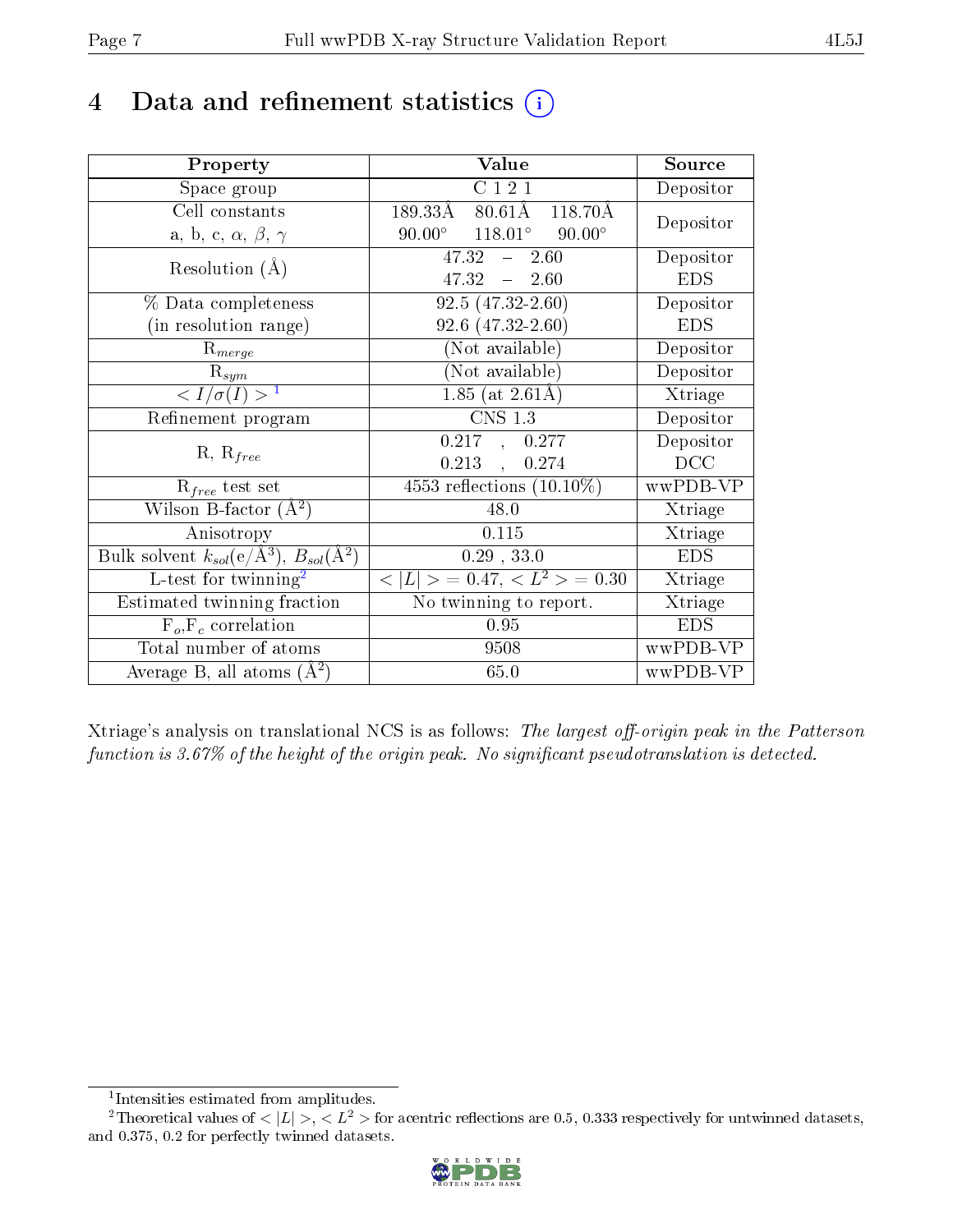# 5 Model quality  $(i)$

## 5.1 Standard geometry  $(i)$

Bond lengths and bond angles in the following residue types are not validated in this section: HSX

The Z score for a bond length (or angle) is the number of standard deviations the observed value is removed from the expected value. A bond length (or angle) with  $|Z| > 5$  is considered an outlier worth inspection. RMSZ is the root-mean-square of all Z scores of the bond lengths (or angles).

| Mol            |               |      | Bond lengths    | Bond angles |             |  |
|----------------|---------------|------|-----------------|-------------|-------------|--|
| Chain          |               | RMSZ | $\# Z  > 5$     | RMSZ        | $\# Z  > 5$ |  |
| 1.             |               | 0.39 | 0/2330          | 0.63        | 0/3143      |  |
| $\mathbf{1}$   | R             | 0.39 | $\sqrt{0/2330}$ | 0.62        | 0/3143      |  |
| $\mathbf{1}$   | $\mathcal{C}$ | 0.39 | 0/2330          | 0.60        | 0/3143      |  |
| $\overline{1}$ | Ð             | 0.37 | 0/2330          | 0.60        | 0/3143      |  |
| All            | Αll           | 0.39 | 0/9320          | 0.61        | 12572       |  |

There are no bond length outliers.

There are no bond angle outliers.

There are no chirality outliers.

There are no planarity outliers.

## $5.2$  Too-close contacts  $\overline{1}$

In the following table, the Non-H and H(model) columns list the number of non-hydrogen atoms and hydrogen atoms in the chain respectively. The H(added) column lists the number of hydrogen atoms added and optimized by MolProbity. The Clashes column lists the number of clashes within the asymmetric unit, whereas Symm-Clashes lists symmetry related clashes.

| Mol | Chain |      | Non-H $\mid$ H(model) | H(added) | <b>Clashes</b> | <b>Symm-Clashes</b> |
|-----|-------|------|-----------------------|----------|----------------|---------------------|
|     |       | 2304 |                       | 2354     | 96             |                     |
|     | B     | 2304 |                       | 2354     | 115            |                     |
|     | C     | 2304 |                       | 2354     | 95             |                     |
|     | D     | 2304 |                       | 2354     | 104            |                     |
| 6)  |       | 14   |                       |          |                |                     |
| 2   | В     | 14   |                       |          |                |                     |
| ച   |       | 14   |                       |          |                |                     |
| റ   | Ð     | 14   |                       |          |                |                     |
|     |       | 56   |                       |          |                |                     |

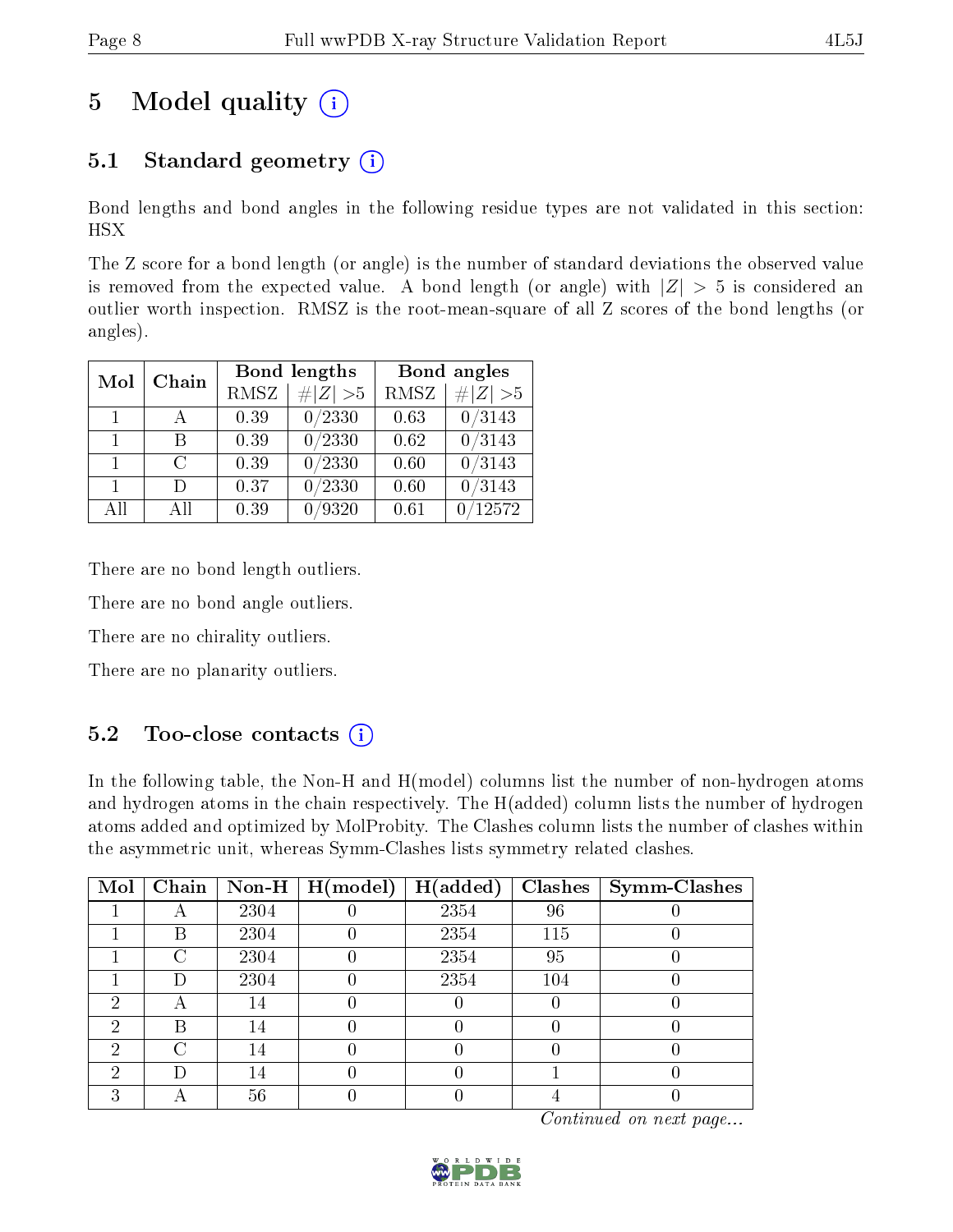| Mol | $Chain$ $\mid$ |      |      |     | $\mid$ Non-H $\mid$ H(model) $\mid$ H(added) $\mid$ Clashes $\mid$ Symm-Clashes |
|-----|----------------|------|------|-----|---------------------------------------------------------------------------------|
|     |                |      |      |     |                                                                                 |
|     |                |      |      |     |                                                                                 |
|     |                |      |      |     |                                                                                 |
|     |                | 9508 | 9416 | 394 |                                                                                 |

Continued from previous page...

The all-atom clashscore is defined as the number of clashes found per 1000 atoms (including hydrogen atoms). The all-atom clashscore for this structure is 21.

All (394) close contacts within the same asymmetric unit are listed below, sorted by their clash magnitude.

| Atom-1              | Atom-2               | Interatomic      | Clash           |
|---------------------|----------------------|------------------|-----------------|
|                     |                      | distance $(\AA)$ | overlap $(\AA)$ |
| 1:D:221:ILE:HD12    | 1:D:221:ILE:H        | 1.20             | 1.06            |
| 1: D: 116: PRO:HG3  | 1: D: 142: GLN: HE21 | 1.28             | 0.97            |
| 1:C:123:GLY:O       | 1:C:128:THR:HG21     | 1.66             | 0.96            |
| 1:C:287:ASN:HD22    | 1:C:287:ASN:H        | 1.00             | 0.94            |
| 1:B:43:THR:OG1      | 1:B:46:LYS:HG2       | 1.71             | 0.91            |
| 1:D:238:LYS:HD3     | 1:D:258:ASN:ND2      | 1.84             | 0.91            |
| 1:D:219:ALA:HB1     | 1:D:221:ILE:HD13     | 1.50             | 0.90            |
| 1:C:287:ASN:HD22    | 1:C:287:ASN:N        | 1.70             | 0.89            |
| 1: C: 63: GLN: HA   | 1:C:63:GLN:HE21      | 1.36             | 0.88            |
| 1:B:116:PRO:HG3     | 1:B:142:GLN:HE21     | 1.38             | 0.88            |
| 1:B:11:GLN:HE21     | 1:B:11:GLN:HA        | 1.39             | 0.86            |
| 1:A:123:GLY:O       | 1:A:128:THR:HG21     | 1.76             | 0.85            |
| 1: D: 45: LEU: HD21 | 1: D: 49: ARG: HE    | 1.37             | 0.85            |
| 1:D:164:ASN:HD21    | 1: D: 166: ALA: HB3  | 1.42             | 0.85            |
| 1:C:287:ASN:H       | 1:C:287:ASN:ND2      | 1.75             | 0.84            |
| 1:A:84:LEU:HD13     | 1:A:87:VAL:HG22      | 1.62             | 0.82            |
| 1:D:287:ASN:HD22    | 1: D: 287: ASN: N    | 1.78             | 0.82            |
| 1:B:164:ASN:HD21    | 1:B:166:ALA:HB3      | 1.44             | 0.81            |
| 1:A:165:ALA:HB2     | 1:B:162:GLN:HB2      | 1.65             | 0.79            |
| 1:B:40:LEU:HD23     | 1:B:40:LEU:O         | 1.82             | 0.79            |
| 1:D:221:ILE:H       | 1:D:221:ILE:CD1      | 1.96             | 0.78            |
| 1: A:116: PRO:HG3   | 1:A:142:GLN:NE2      | 1.99             | 0.78            |
| 1: A:39: ARG: HD3   | 1:A:39:ARG:O         | 1.84             | 0.78            |
| 1:A:227:ILE:HD11    | 1:A:261:ILE:HD12     | 1.64             | 0.77            |
| 1: A:73: GLU:HG3    | 3: A:634:HOH:O       | 1.83             | 0.77            |
| 1:B:22:ILE:HG22     | 1:B:36:ILE:HD12      | 1.66             | 0.77            |
| $1:$ A:113:LEU:HD13 | 1:A:278:VAL:HG11     | 1.67             | 0.76            |
| 1: A:259: ILE:HG22  | 1:A:261:ILE:HG22     | 1.70             | 0.74            |
| 1:B:19:VAL:HA       | 1:B:22:ILE:HD11      | 1.69             | 0.74            |
| 1:B:32:THR:OG1      | 1:B:35:GLU:HG3       | 1.86             | 0.74            |

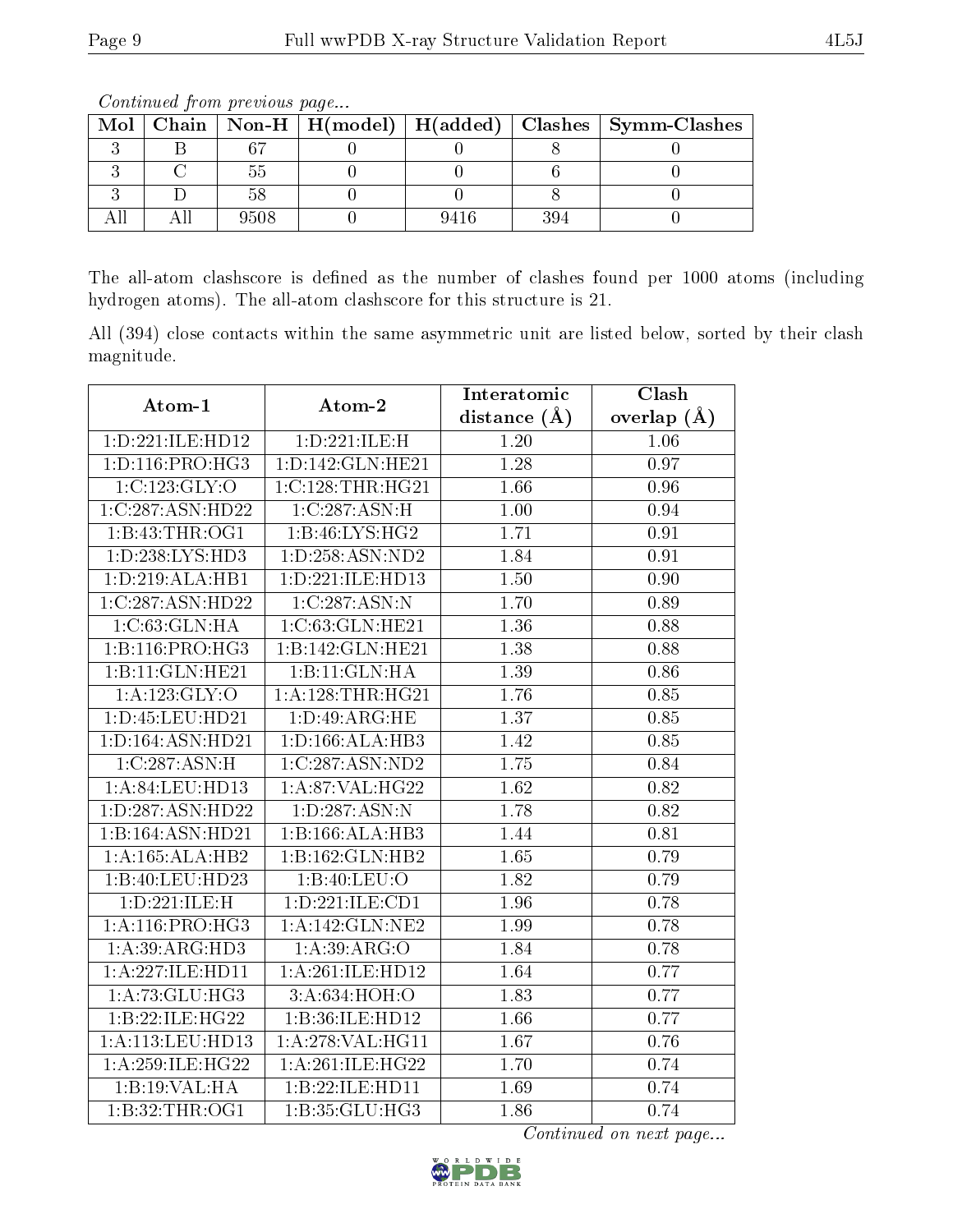| Communa from previous page                    |                     | Interatomic       | Clash           |  |
|-----------------------------------------------|---------------------|-------------------|-----------------|--|
| Atom-1                                        | Atom-2              |                   | overlap $(\AA)$ |  |
| 1:B:237:ARG:HH11                              | 1:B:237:ARG:HG3     | 1.53              | 0.74            |  |
| 1: D: 287: ASN:H                              | 1:D:287:ASN:HD22    | 1.34              | 0.73            |  |
| 1:A:11:GLN:HA                                 | 1:A:11:GLN:HE21     | 1.53              | 0.73            |  |
| 1:C:259:ILE:HG22                              | 1:C:261:ILE:HG22    | 1.71              | 0.73            |  |
| $1:C:39:A\overline{\mathrm{RG:H}\mathrm{D}3}$ | 1:C:39:ARG:O        | 1.89              | 0.73            |  |
| 1:A:160:ILE:HA                                | 1:A:163:LEU:CD1     | 2.18              | 0.72            |  |
| 1:C:64:ILE:H                                  | 1:C:64:ILE:HD12     | $\overline{1.54}$ | 0.72            |  |
| 1: D: 135: LEU: O                             | 1:D:139:ILE:HG13    | 1.90              | 0.72            |  |
| 1:D:259:ILE:HG22                              | 1: D:261: ILE:HG22  | 1.71              | 0.72            |  |
| 1:B:231:GLU:O                                 | 1:B:235:ILE:HG12    | 1.90              | 0.72            |  |
| 1:D:287:ASN:ND2                               | 1:D:287:ASN:H       | 1.87              | 0.71            |  |
| 1:B:11:GLN:CA                                 | 1:B:11:GLN:HE21     | 2.02              | 0.71            |  |
| 1:B:117:GLN:HG3                               | 3:B:521:HOH:O       | 1.90              | 0.71            |  |
| 1:C:75:GLU:HG2                                | 1:C:87:VAL:HG12     | 1.72              | 0.71            |  |
| 1:B:119:MET:HG2                               | 1:B:203:ALA:HA      | 1.73              | 0.70            |  |
| 1: D: 116: PRO:HG3                            | 1: D: 142: GLN: NE2 | 2.04              | 0.70            |  |
| 1:A:231:GLU:O                                 | 1: A:235: ILE: HG13 | 1.92              | 0.70            |  |
| 1: D: 53: LYS: HA                             | 1:D:53:LYS:HE3      | 1.74              | 0.69            |  |
| 1:C:42:LEU:HB3                                | 1:C:46:LYS:HD3      | 1.74              | 0.69            |  |
| 1:B:235:ILE:HD12                              | 1:B:259:ILE:HD13    | 1.74              | 0.69            |  |
| 1: A:88: ARG:HD3                              | 3:D:514:HOH:O       | 1.93              | 0.68            |  |
| 1:A:287:ASN:N                                 | 1:A:287:ASN:HD22    | 1.91              | 0.68            |  |
| 1: C: 63: GLN: HA                             | 1:C:63:GLN:NE2      | 2.08              | 0.67            |  |
| 1:C:165:ALA:HB2                               | 1: D: 162: GLN: HB2 | 1.75              | 0.67            |  |
| 1:B:100:GLY:HA2                               | 1:B:130:ASN:ND2     | 2.10              | 0.67            |  |
| 1: D: 185: ARG: HD3                           | 3: D: 527: HOH: O   | 1.94              | 0.67            |  |
| 1: D: 221: ILE: HG13                          | 2:D:401:HSX:O3      | 1.94              | 0.66            |  |
| 1:B:11:GLN:NE2                                | 1:B:11:GLN:HA       | 2.08              | 0.66            |  |
| 1:C:188:LYS:HZ3                               | 1:C:267:GLY:H       | 1.41              | 0.66            |  |
| 1:D:34:SER:OG                                 | 1: D: 44: ARG: HD2  | 1.96              | 0.66            |  |
| 1:B:12:GLY:HA3                                | 1:C:108:HIS:CD2     | 2.31              | 0.66            |  |
| 1:A:287:ASN:ND2                               | 1: A:287: ASN:H     | 1.94              | 0.65            |  |
| 1:C:102:LEU:HD11                              | 1:C:284:GLY:HA3     | 1.78              | 0.65            |  |
| 1:C:223:ARG:HD3                               | 3:C:548:HOH:O       | 1.96              | 0.65            |  |
| 1: A:104: ILE:HG12                            | 1:A:134:ARG:NH1     | 2.11              | 0.65            |  |
| 1:C:119:MET:HG2                               | 1:C:203:ALA:HA      | 1.79              | 0.65            |  |
| 1:B:284:GLY:O                                 | 1:B:288:LYS:HD2     | 1.97              | 0.65            |  |
| 1:D:139:ILE:HG23                              | 1:D:144:ILE:HB      | 1.77              | 0.65            |  |
| 1: D: 157: MET: CE                            | 1:D:160:ILE:HD11    | 2.27              | 0.65            |  |
| 1:C:185:ARG:HD2                               | 3:C:509:HOH:O       | 1.97              | 0.65            |  |
| 1:A:227:ILE:HD11                              | 1:A:261:ILE:CD1     | 2.27              | 0.64            |  |

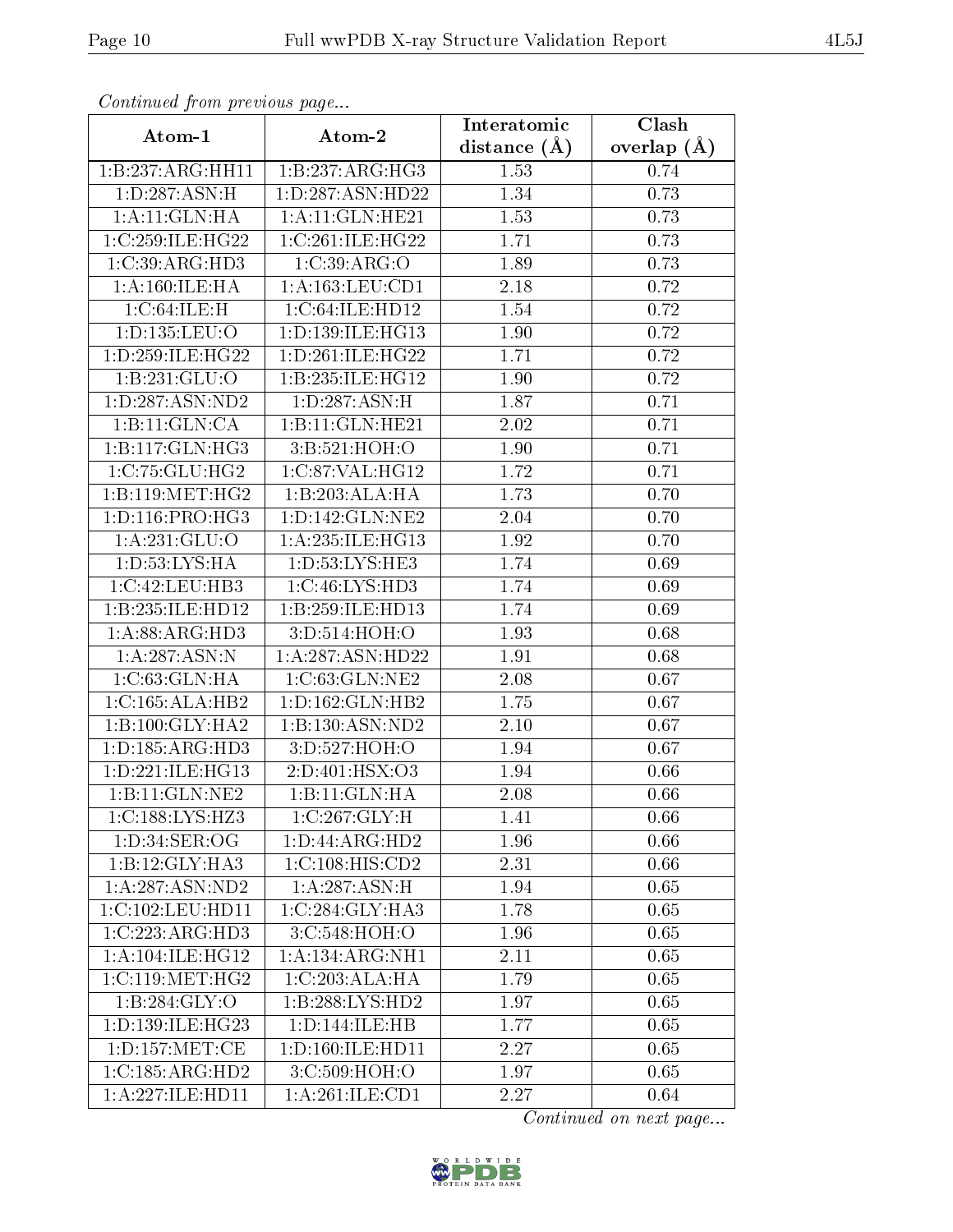| Continuea from previous page        |                              | Interatomic       | Clash         |
|-------------------------------------|------------------------------|-------------------|---------------|
| Atom-1                              | Atom-2                       | distance $(A)$    | overlap $(A)$ |
| 1:A:11:GLN:HA                       | 1:A:11:GLN:NE2               |                   | 0.64          |
| 1: A: 192: CYS: SG                  | 1:B:175:PRO:HB3              | 2.38              | 0.64          |
| 1:B:217:ASP:HB3                     | 1:B:229:GLN:HE22             | 1.63              | 0.63          |
| 1:B:32:THR:HG23                     | 1:B:35:GLU:OE2               | 1.98              | 0.63          |
| 1:A:108:HIS:HA                      | 1: A:111:MET:HE3             | 1.80              | 0.63          |
| 1:C:152:GLY:O                       | 1:C:154:GLY:N                | 2.31              | 0.63          |
| 1: D: 231: GLU: O                   | 1: D: 235: ILE: HG12         | 1.99              | 0.63          |
| 1:B:184:ALA:HA                      | 1:B:266:ILE:HD11             | 1.80              | 0.63          |
| 1: A:122: ILE: HG21                 | 1:A:132:LEU:HD21             | 1.80              | 0.63          |
| 1:D:132:LEU:HD11                    | 1: D: 146: LEU: HD21         | 1.80              | 0.63          |
| 1:B:273:LEU:HD12                    | 1:B:276:ILE:HD13             | 1.81              | 0.62          |
| 1:D:221:ILE:HD12                    | 1:D:221:ILE:N                | 2.05              | 0.62          |
| 1:B:287:ASN:N                       | 1:B:287:ASN:HD22             | 1.96              | 0.62          |
| 1:B:145:ARG:HG2                     | 1:B:168:SER:HB3              | 1.80              | 0.62          |
| 1: D: 47: VAL:HG12                  | 1:D:48:SER:N                 | 2.15              | 0.62          |
| 1:C:157:MET:HE1                     | 1:C:160:ILE:HD11             | 1.81              | 0.61          |
| 1:D:174:ALA:HB1                     | 1: D: 175: PRO: HD2          | 1.81              | 0.61          |
| 1:B:237:ARG:HG3                     | 1:B:237:ARG:NH1              | 2.15              | 0.61          |
| 1:C:188:LYS:NZ                      | 1:C:267:GLY:H                | 1.97              | 0.61          |
| 1:C:64:ILE:HD12                     | 1:C:64:ILE:N                 | 2.15              | 0.61          |
| 1:C:160:ILE:HA                      | 1:C:163:LEU:HD12             | 1.83              | 0.61          |
| 1: A:260:LYS:H                      | 1: A:260: LYS: HD2           | 1.65              | 0.61          |
| 1:A:44:ARG:HD2                      | 1:A:44:ARG:O                 | 2.00              | 0.60          |
| 1:C:68:PHE:O                        | 1:C:72:LEU:HD23              | 2.01              | 0.60          |
| 1:A:133:GLN:HB3                     | 1: A: 162: GLN: NE2          | $\overline{2}.17$ | 0.60          |
| 1:D:235:ILE:HG23                    | 1:D:259:ILE:HD12             | 1.83              | 0.60          |
| 1:A:222:ILE:HD11                    | 1:A:229:GLN:HA               | 1.83              | 0.60          |
| 1:C:280:VAL:HG22                    | $1:C:303:ALA:\overline{HB3}$ | 1.83              | 0.60          |
| 1: D: 22: ILE: HG22                 | 1:D:36:ILE:HD12              | 1.83              | 0.60          |
| 1:C:259:ILE:CG2                     | 1:C:261:ILE:HG22             | 2.31              | 0.60          |
| 1:A:287:ASN:ND2                     | 1: A:287:ASN:N               | 2.48              | 0.60          |
| 1:B:50:LEU:HA                       | 1: B: 53: LYS: HE2           | 1.83              | 0.59          |
| 1: D: 115: GLN: O                   | 1: D: 118: GLN: HG3          | 2.02              | 0.59          |
| 1:A:157:MET:CE                      | 1:A:160:ILE:HD11             | 2.33              | 0.59          |
| 1: D: 235: ILE: HD12                | 1: D: 259: ILE: HD12         | 1.83              | 0.59          |
| 1: A:260:LYS:H                      | $1:\overline{A:260:LYS:CD}$  | 2.16              | 0.59          |
| 1:B:46:LYS:HD3                      | 1:B:49:ARG:HH22              | 1.67              | 0.59          |
| 1:A:212:ALA:HB3                     | 1: A:215: GLN: HG3           | 1.84              | 0.59          |
| 1:C:91:PRO:O                        | 1:C:101:ARG:NH2              | 2.35              | 0.59          |
| $1:D:203:\overline{\mathrm{ALA:O}}$ | 1:D:276:ILE:HG23             | 2.03              | 0.59          |
| 1: D:79: ARG:NE                     | 3:D:525:HOH:O                | 2.30              | 0.59          |

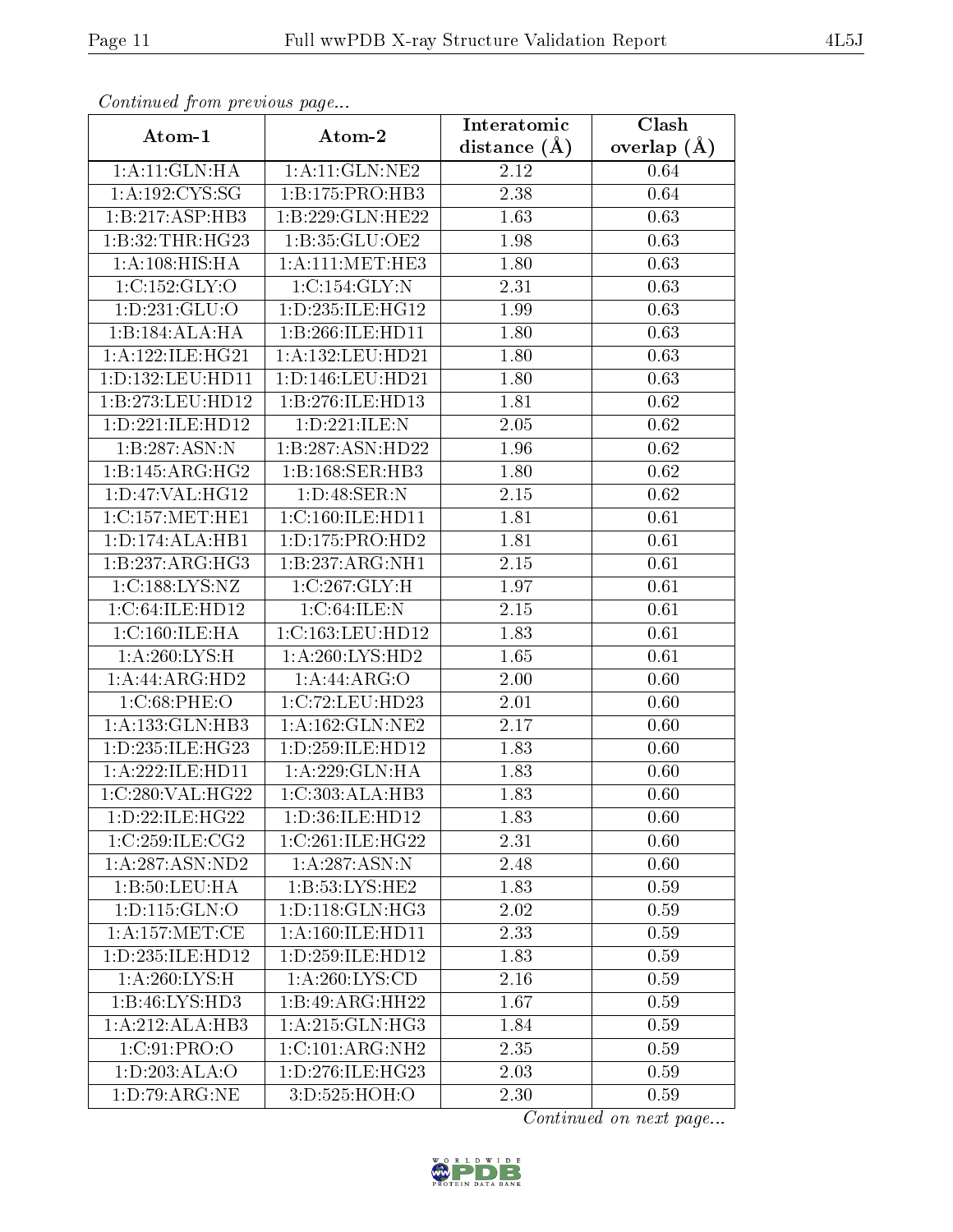| Continuea from previous page |                                        | Interatomic       | Clash           |  |
|------------------------------|----------------------------------------|-------------------|-----------------|--|
| Atom-1                       | Atom-2                                 | distance $(A)$    | overlap $(\AA)$ |  |
| 1:B:164:ASN:ND2              | 1:B:166:ALA:HB3                        | 2.16              | 0.58            |  |
| 1:C:84:LEU:HD13              | 1:C:87:VAL:HG22                        | 1.84              | 0.58            |  |
| 1:D:127:ALA:HB3              | 3:D:519:HOH:O                          | 2.03              | 0.58            |  |
| 1: D: 247: TYR: CD2          | 1:D:270:LEU:HD13                       | $\overline{2}.38$ | 0.58            |  |
| 1:B:126:GLU:O                | 1:B:130:ASN:HB2                        | 2.03              | 0.58            |  |
| 1: D: 156: TYR: O            | 1: D: 160: ILE: HG12                   | 2.03              | 0.58            |  |
| 1:D:259:ILE:CG2              | 1: D:261: ILE:HG22                     | 2.33              | 0.58            |  |
| 1:C:61:ARG:HH11              | 1:C:61:ARG:HG2                         | 1.67              | 0.58            |  |
| 1:A:260:LYS:HD2              | 1: A:260: LYS:N                        | 2.18              | 0.58            |  |
| 1:C:122:ILE:HG21             | 1:C:132:LEU:HD21                       | 1.86              | 0.58            |  |
| 1:C:44:ARG:HD2               | 1:C:44:ARG:O                           | 2.02              | 0.58            |  |
| 1:C:84:LEU:HD13              | 1:C:87:VAL:CG2                         | 2.33              | 0.57            |  |
| 1: A:116: PRO:HG3            | 1:A:142:GLN:HE21                       | 1.68              | 0.57            |  |
| 1:C:18:GLN:O                 | 1:C:22:ILE:HG23                        | 2.05              | 0.57            |  |
| 1:B:15:GLU:HA                | 1:B:18:GLN:OE1                         | 2.05              | 0.57            |  |
| 1:C:157:MET:CE               | 1:C:160:ILE:HD11                       | 2.35              | 0.57            |  |
| 1:C:175:PRO:HB3              | 1:D:192:CYS:SG                         | 2.45              | 0.57            |  |
| 1: B:92: GLY:H               | 1:B:308:GLN:HE21                       | 1.52              | 0.57            |  |
| 1:B:59:ILE:HG22              | 1:B:60:ILE:HD13                        | 1.86              | 0.56            |  |
| 1:A:217:ASP:HA               | 1: A:222: ILE: HG21                    | 1.85              | 0.56            |  |
| 1:B:163:LEU:HD23             | 1:B:164:ASN:H                          | 1.70              | 0.56            |  |
| 1: D: 164: ASN: ND2          | 1: D: 166: ALA: HB3                    | 2.16              | 0.56            |  |
| 1:A:152:GLY:O                | 1:A:154:GLY:N                          | 2.38              | 0.56            |  |
| 1:B:252:LYS:HE3              | 3:B:531:HOH:O                          | 2.04              | 0.56            |  |
| 1: C: 116: PRO:HG3           | 1:C:142:GLN:HE21                       | 1.70              | 0.56            |  |
| 1: A:259: ILE: CG2           | 1: A:261: ILE: HG22                    | 2.35              | 0.56            |  |
| 1:A:165:ALA:CB               | 1:B:162:GLN:HB2                        | 2.33              | 0.56            |  |
| 1:A:29:ASP:HB3               | 1:A:31:LEU:HD13                        | 1.88              | 0.55            |  |
| 1:B:282:VAL:O                | 1:B:282:VAL:HG13                       | 2.06              | 0.55            |  |
| 1:D:235:ILE:CD1              | 1: D: 259: ILE: HD12                   | 2.36              | 0.55            |  |
| 1: D: 45: LEU: CD2           | 1: D: 49: ARG: HE                      | 2.13              | 0.55            |  |
| 1: A: 187: LEU: HD21         | 1:B:187:LEU:HD21                       | 1.88              | 0.55            |  |
| 1: D: 72: LEU: C             | 1: D: 72: LEU: HD13                    | 2.26              | 0.55            |  |
| 1:C:174:ALA:HB1              | 1:C:175:PRO:HD2                        | 1.88              | 0.55            |  |
| 1:C:287:ASN:ND2              | 1:C:287:ASN:N                          | 2.44              | 0.55            |  |
| 1: D: 18: GLN: O             | 1: D: 22: ILE: HG12                    | 2.07              | 0.55            |  |
| 1:A:92:GLY:HA3               | 1: A:309: ASP:OD1                      | 2.07              | 0.54            |  |
| 1:D:219:ALA:HB1              | $1: D: 221: \overline{\text{ILE:CD1}}$ | 2.31              | 0.54            |  |
| 1:B:243:ASP:HB3              | 1:B:248:PHE:CD1                        | 2.43              | 0.54            |  |
| 1: A:80:ARG:HG2              | 1: A:80: ARG: HH11                     | 1.73              | 0.54            |  |
| 1:B:259:ILE:HG22             | 1:B:261:ILE:HG22                       | 1.88              | 0.54            |  |

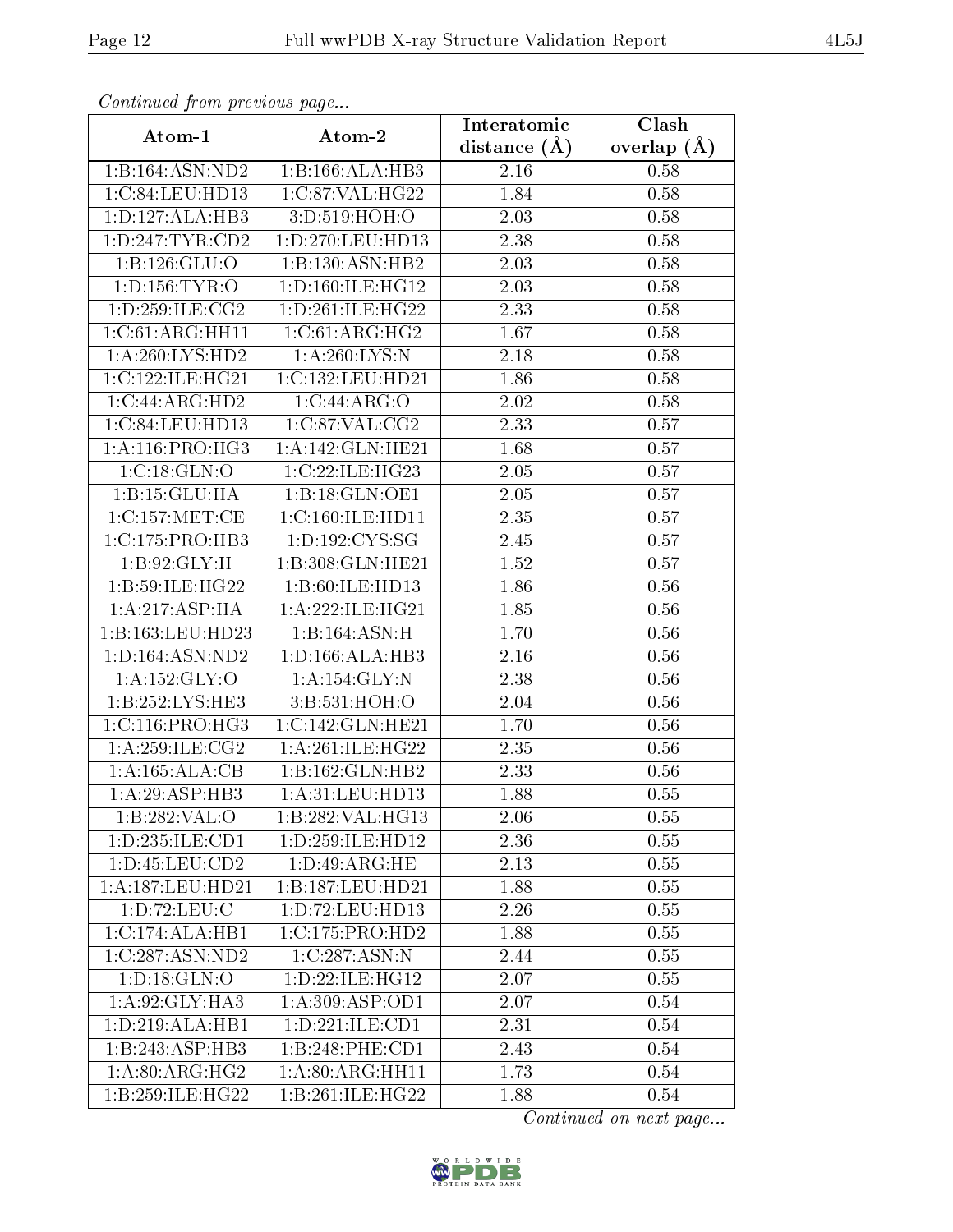| Commaca jibin previous page         |                              | Interatomic | Clash         |  |
|-------------------------------------|------------------------------|-------------|---------------|--|
| Atom-1                              | Atom-2                       |             | overlap $(A)$ |  |
| 1:C:165:ALA:CB                      | 1: D: 162: GLN: HB2          | 2.38        | 0.54          |  |
| 1:D:238:LYS:HD3                     | 1: D: 258: ASN: CG           | 2.28        | 0.54          |  |
| 1:C:162:GLN:HE21                    | 1: D: 165: ALA: HB2          | 1.73        | $0.54\,$      |  |
| 1: A: 129: MET:O                    | 1: A: 133: GLN: HG3          | 2.08        | 0.53          |  |
| 1:B:127:ALA:HB1                     | 1:B:282:VAL:HG13             | 1.90        | 0.53          |  |
| 1:B:174:ALA:HB1                     | 1:B:175:PRO:HD2              | 1.89        | 0.53          |  |
| 1: A: 108: HIS: CD2                 | 1: D: 12: GLY: HA3           | 2.44        | 0.53          |  |
| 1: A: 102: LEU: HD11                | $1:A:284:GLY:H\overline{A3}$ | 1.91        | 0.52          |  |
| 1:B:238:LYS:HD2                     | 1:B:258:ASN:OD1              | 2.09        | 0.52          |  |
| 1:C:14:CYS:HB2                      | 3:C:523:HOH:O                | 2.09        | 0.52          |  |
| 1:C:207:ILE:O                       | 1:C:207:ILE:HG23             | 2.09        | 0.52          |  |
| 1:C:108:HIS:HA                      | 1:C:111:MET:HE3              | 1.91        | $0.52\,$      |  |
| 1:B:259:ILE:CG2                     | 1:B:261:ILE:HG22             | 2.39        | $0.52\,$      |  |
| 1: D: 157: MET: HE2                 | 1:D:160:ILE:HD11             | 1.90        | 0.52          |  |
| 1:C:119:MET:CG                      | 1:C:203:ALA:HA               | 2.39        | 0.52          |  |
| 1:B:219:ALA:O                       | 1:B:222:ILE:HG22             | 2.10        | 0.52          |  |
| 1: D: 46: LYS: HA                   | 1:D:49:ARG:HD2               | 1.91        | 0.52          |  |
| 1:B:287:ASN:ND2                     | 1:B:287:ASN:N                | 2.57        | 0.52          |  |
| $1: A:282:\overline{VAL:O}$         | 1:A:282:VAL:HG13             | $2.10\,$    | 0.52          |  |
| $1:$ C:135:LEU:O                    | 1:C:139:ILE:HG13             | $2.10\,$    | 0.52          |  |
| 1: D: 296:MET:HE2                   | 1:D:304:LEU:HD22             | 1.91        | 0.52          |  |
| 1: A:119:MET:HG2                    | 1:A:203:ALA:HA               | 1.91        | 0.51          |  |
| 1: A:222: ILE: HG13                 | 1:A:227:ILE:O                | 2.09        | 0.51          |  |
| 1:B:117:GLN:HG2                     | 3:B:503:HOH:O                | 2.09        | 0.51          |  |
| 1:B:133:GLN:HE21                    | 1:B:158:THR:HG22             | 1.75        | 0.51          |  |
| 1:A:18:GLN:O                        | 1:A:22:ILE:HG23              | 2.11        | 0.51          |  |
| 1: A:39: ARG: HD3                   | 1: A:39: ARG: C              | 2.31        | 0.51          |  |
| 1: D: 67: ARG: HG3                  | 1: D: 67: ARG: HH11          | 1.75        | 0.51          |  |
| 1:C:173:PRO:O                       | 1: D: 174: ALA: HA           | 2.10        | 0.51          |  |
| 1: D: 243: ASP: HB3                 | 1: D: 248: PHE: CE1          | 2.46        | 0.51          |  |
| $1:B:287:\overline{\text{ASN:ND2}}$ | 1:B:287:ASN:H                | 2.08        | 0.51          |  |
| 1:C:187:LEU:HD21                    | 1:D:187:LEU:HD21             | 1.93        | 0.51          |  |
| 1: B: 306: THR: OG1                 | 1:B:307:ASP:N                | 2.44        | 0.51          |  |
| 1:C:162:GLN:HA                      | 1:C:162:GLN:HE21             | 1.75        | 0.51          |  |
| 1: D: 247: TYR: CB                  | $1: D: 270:$ LEU:HD22        | 2.41        | 0.51          |  |
| 1: A:207: ILE:HG23                  | 1:A:207:ILE:O                | 2.11        | 0.51          |  |
| 1:B:26:TYR:O                        | 1:B:30:GLY:HA2               | 2.12        | 0.51          |  |
| 1:C:61:ARG:NH1                      | 1:C:61:ARG:HG2               | 2.25        | 0.51          |  |
| 1: D: 13: MET: HE1                  | 1:D:40:LEU:HD22              | 1.92        | 0.51          |  |
| 1:C:235:ILE:HG22                    | 1:C:240:ALA:HB3              | 1.93        | 0.50          |  |
| $1: D: 152: \overline{GLY:O}$       | 1: D: 154: GLY:N             | 2.43        | 0.50          |  |

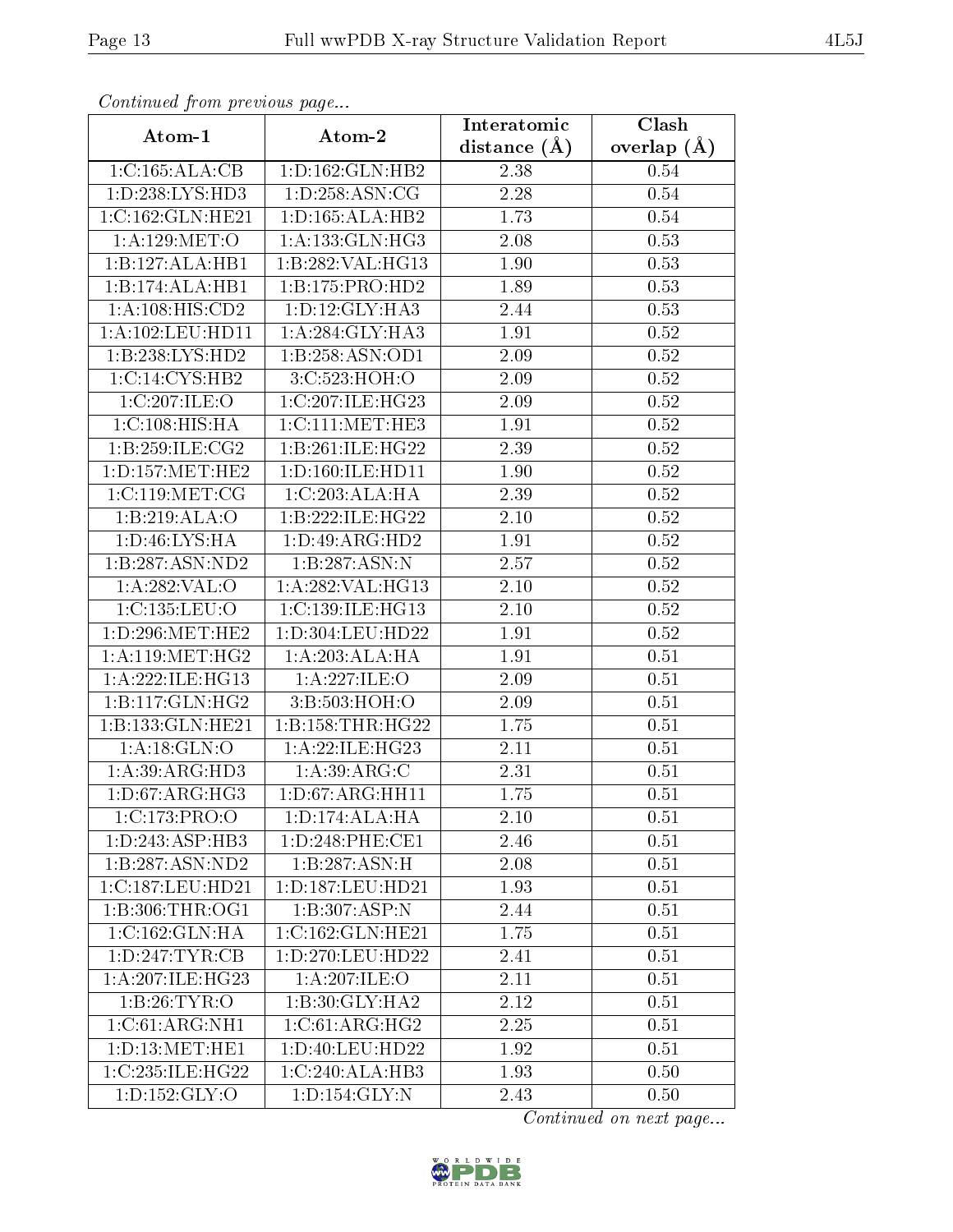| Continuea from previous page |                      | Interatomic       | Clash         |
|------------------------------|----------------------|-------------------|---------------|
| Atom-1                       | Atom-2               | distance $(A)$    | overlap $(A)$ |
| 1: A:235: ILE:HG22           | 1:A:240:ALA:HB3      | 1.93              | 0.50          |
| 1:C:251:ALA:O                | 1:C:297:LYS:HE3      | $\overline{2.12}$ | 0.50          |
| 1:D:235:ILE:CD1              | 1: D: 259: ILE: HG23 | 2.41              | 0.50          |
| 1:B:115:GLN:O                | 1:B:118:GLN:HG3      | 2.12              | 0.50          |
| 1:C:34:SER:O                 | 1:C:37:SER:HB3       | 2.12              | 0.50          |
| 1:B:132:LEU:HD11             | 1:B:146:LEU:HD21     | 1.93              | 0.50          |
| 1:C:231:GLU:O                | 1:C:235:ILE:HG13     | 2.11              | 0.50          |
| 1:D:292:ILE:HG22             | 1: D:296:MET:HE2     | 1.93              | 0.50          |
| 1:A:37:SER:HA                | 1: A:47: VAL:HG21    | 1.94              | 0.50          |
| 1:A:22:ILE:HD11              | 1: A: 51: LEU: HA    | 1.93              | 0.49          |
| 1:A:22:ILE:HD11              | 1: A:51:LEU:CA       | 2.41              | 0.49          |
| 3:B:506:HOH:O                | 1:C:88:ARG:HD3       | 2.11              | 0.49          |
| 1:D:101:ARG:H <sub>D3</sub>  | 3:D:505:HOH:O        | 2.11              | 0.49          |
| 1: D: 238: LYS: HD3          | 1: D: 258: ASN: HD22 | 1.70              | 0.49          |
| 1:D:235:ILE:HD12             | 1: D: 259: ILE: HG23 | 1.93              | 0.49          |
| 1: D: 310: THR:O             | 1:D:314:ILE:HG13     | 2.12              | 0.49          |
| 1: B: 71: CYS:O              | 1:B:75:GLU:HG3       | 2.12              | 0.49          |
| 1:B:124:PHE:CZ               | 1:B:176:LEU:HD11     | 2.48              | 0.49          |
| 1:C:263:ASN:OD1              | 1:C:263:ASN:N        | 2.40              | 0.49          |
| 1:B:72:LEU:C                 | 1:B:72:LEU:HD13      | 2.33              | 0.49          |
| 1:C:282:VAL:HG13             | 1:C:282:VAL:O        | 2.13              | 0.49          |
| 1:C:73:GLU:HG3               | 3:C:519:HOH:O        | 2.13              | 0.49          |
| 1:A:227:ILE:CD1              | 1:A:261:ILE:HD12     | 2.41              | 0.49          |
| 1:B:21:ARG:HD3               | 1:C:72:LEU:HD11      | 1.93              | 0.49          |
| 1:B:257:THR:HG22             | 1:B:257:THR:O        | 2.13              | 0.49          |
| 1:B:147:VAL:O                | 1:B:147:VAL:HG13     | 2.13              | 0.49          |
| 1:B:67:ARG:HG3               | 1:B:67:ARG:HH11      | 1.77              | 0.49          |
| 1: A:68:PHE:O                | 1:A:72:LEU:HD23      | 2.12              | 0.48          |
| 1:B:19:VAL:HA                | 1:B:22:ILE:CD1       | 2.41              | 0.48          |
| 1: D: 235: ILE: HG23         | 1: D: 259: ILE: CD1  | 2.42              | 0.48          |
| 1:C:39:ARG:HD3               | 1:C:39:ARG:C         | 2.33              | 0.48          |
| 1:D:279:ARG:HH11             | 1: D: 279: ARG: HG3  | 1.78              | 0.48          |
| 1:B:176:LEU:C                | 1:B:176:LEU:HD23     | 2.33              | 0.48          |
| 1:B:36:ILE:HD11              | 1:B:47:VAL:HG13      | 1.96              | 0.48          |
| 1:C:41:GLY:O                 | 1:C:42:LEU:HD23      | 2.14              | 0.48          |
| 1: D:92: GLY: H              | 1:D:308:GLN:NE2      | 2.11              | 0.48          |
| 1: A:243:ASP:HB3             | $1: A:248:$ PHE:CE1  | 2.48              | 0.48          |
| 1:B:229:GLN:HB3              | 3:B:522:HOH:O        | 2.13              | 0.48          |
| 1:C:221:ILE:CG1              | 1:C:227:ILE:HD12     | 2.43              | 0.48          |
| 1:C:201:GLN:NE2              | 1:C:272:ALA:HB1      | 2.28              | 0.48          |
| 1:A:135:LEU:HD12             | 1: A: 138: PHE: HB3  | 1.94              | 0.48          |

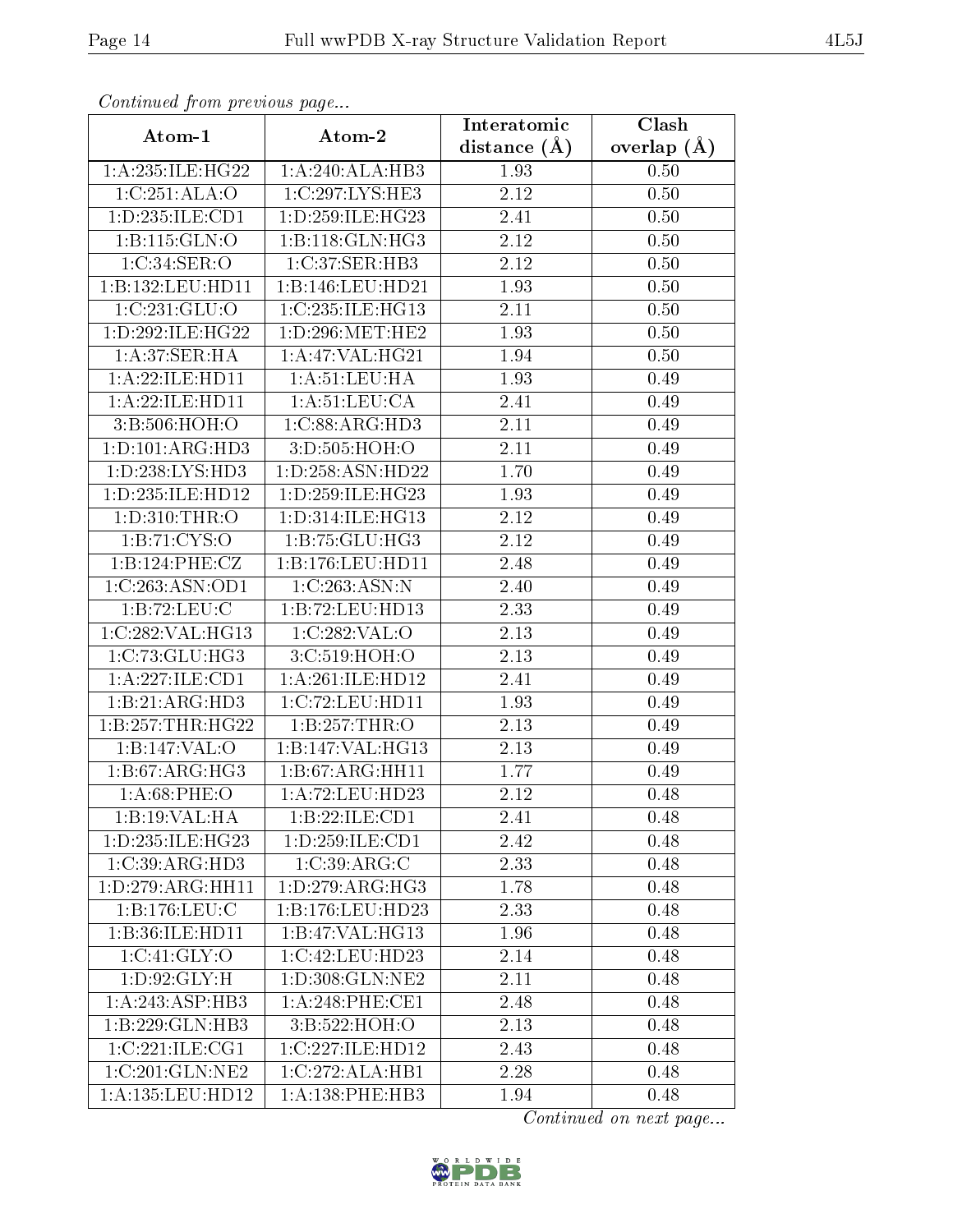| Comunaca jiom previous page |                      | Interatomic    | Clash           |
|-----------------------------|----------------------|----------------|-----------------|
| Atom-1                      | Atom-2               | distance $(A)$ | overlap $(\AA)$ |
| 1: A: 55: HIS: HD2          | 3:A:638:HOH:O        | 1.96           | 0.48            |
| 1:B:213:VAL:HG23            | 1:B:241:VAL:O        | 2.14           | 0.48            |
| 1:B:217:ASP:HA              | 1:B:222:ILE:HG21     | 1.96           | 0.48            |
| 1: D: 14: CYS: O            | 1: D: 18: GLN: HG3   | 2.14           | 0.48            |
| 1:B:133:GLN:NE2             | 1:B:158:THR:HG22     | 2.28           | 0.48            |
| 1:B:28:HIS:HB3              | 3:B:518:HOH:O        | 2.12           | 0.48            |
| 1:B:50:LEU:HA               | 1:B:53:LYS:HB2       | 1.96           | 0.48            |
| 1:C:25:PHE:HB3              | 1:C:31:LEU:HD22      | 1.96           | 0.48            |
| 1:B:124:PHE:HD1             | 1:B:124:PHE:H        | 1.61           | 0.47            |
| 1:B:233:LEU:O               | 1:B:237:ARG:HG2      | 2.14           | 0.47            |
| 1:D:160:ILE:HD12            | 1: D: 171: ILE: HD11 | 1.96           | 0.47            |
| 1:A:162:GLN:HG2             | 1:A:162:GLN:O        | 2.13           | 0.47            |
| 1:B:135:LEU:O               | 1:B:139:ILE:HG13     | 2.14           | 0.47            |
| 1:C:17:GLU:O                | 1:C:21:ARG:HG2       | 2.13           | 0.47            |
| 1: B:86: HIS:O              | 1:B:303:ALA:HA       | 2.14           | 0.47            |
| 1: D: 138: PHE: CZ          | 1: D: 142: GLN: HG2  | 2.50           | 0.47            |
| 1: D: 243: ASP: HB3         | 1:D:248:PHE:CD1      | 2.48           | 0.47            |
| 1:C:221:ILE:HG13            | 1:C:227:ILE:HD12     | 1.97           | 0.47            |
| 1: D: 247: TYR: HB3         | 1:D:270:LEU:HD22     | 1.96           | 0.47            |
| 1:C:22:ILE:HG22             | 1:C:40:LEU:HD12      | 1.96           | 0.47            |
| 1:A:261:ILE:HG23            | 1: A:262: HIS:N      | 2.29           | 0.47            |
| 1:B:270:LEU:HB2             | 3:B:532:HOH:O        | 2.14           | 0.47            |
| 1: D: 316: ARG: HD2         | 3:D:543:HOH:O        | 2.14           | 0.47            |
| 1: A: 187: LEU: HD21        | 1:B:187:LEU:CD2      | 2.45           | 0.47            |
| 1:C:21:ARG:O                | 1:C:25:PHE:CD2       | 2.68           | 0.47            |
| 1:D:171:ILE:O               | 1: D: 173: PRO: HD3  | $2.15\,$       | 0.47            |
| 1:C:139:ILE:HG23            | 1:C:144:ILE:HB       | 1.97           | 0.46            |
| 1:C:270:LEU:HA              | 1:C:270:LEU:HD12     | 1.73           | 0.46            |
| 1:B:201:GLN:NE2             | 1: B: 275: THR:OG1   | 2.47           | 0.46            |
| 1:C:164:ASN:HD21            | 1:C:166:ALA:HB3      | 1.80           | 0.46            |
| 1:C:29:ASP:HB3              | 1:C:31:LEU:HD13      | 1.96           | 0.46            |
| 1:D:276:ILE:HA              | 1: D: 277: PRO: HD3  | 1.79           | 0.46            |
| 1:D:280:VAL:HA              | 1: D: 303: ALA: HB3  | 1.97           | 0.46            |
| 1: A:104: ILE: HG12         | 1:A:134:ARG:HH12     | 1.81           | 0.46            |
| 1:A:22:ILE:HG22             | 1: A:40: LEU:CD1     | 2.46           | 0.46            |
| 1:B:47:VAL:HG12             | 1:B:48:SER:N         | 2.29           | 0.46            |
| 1:C:63:GLN:CA               | 1:C:63:GLN:NE2       | 2.77           | 0.46            |
| 1:D:213:VAL:HG21            | 1: D:240: ALA:O      | 2.16           | 0.46            |
| 1: A: 120: LEU: HD12        | 1: A:205:VAL:O       | 2.16           | 0.46            |
| 1: D: 192: CYS:O            | 1: D: 196: VAL:HG23  | 2.16           | 0.46            |
| 1:A:160:ILE:HA              | 1:A:163:LEU:HD11     | 1.97           | 0.46            |

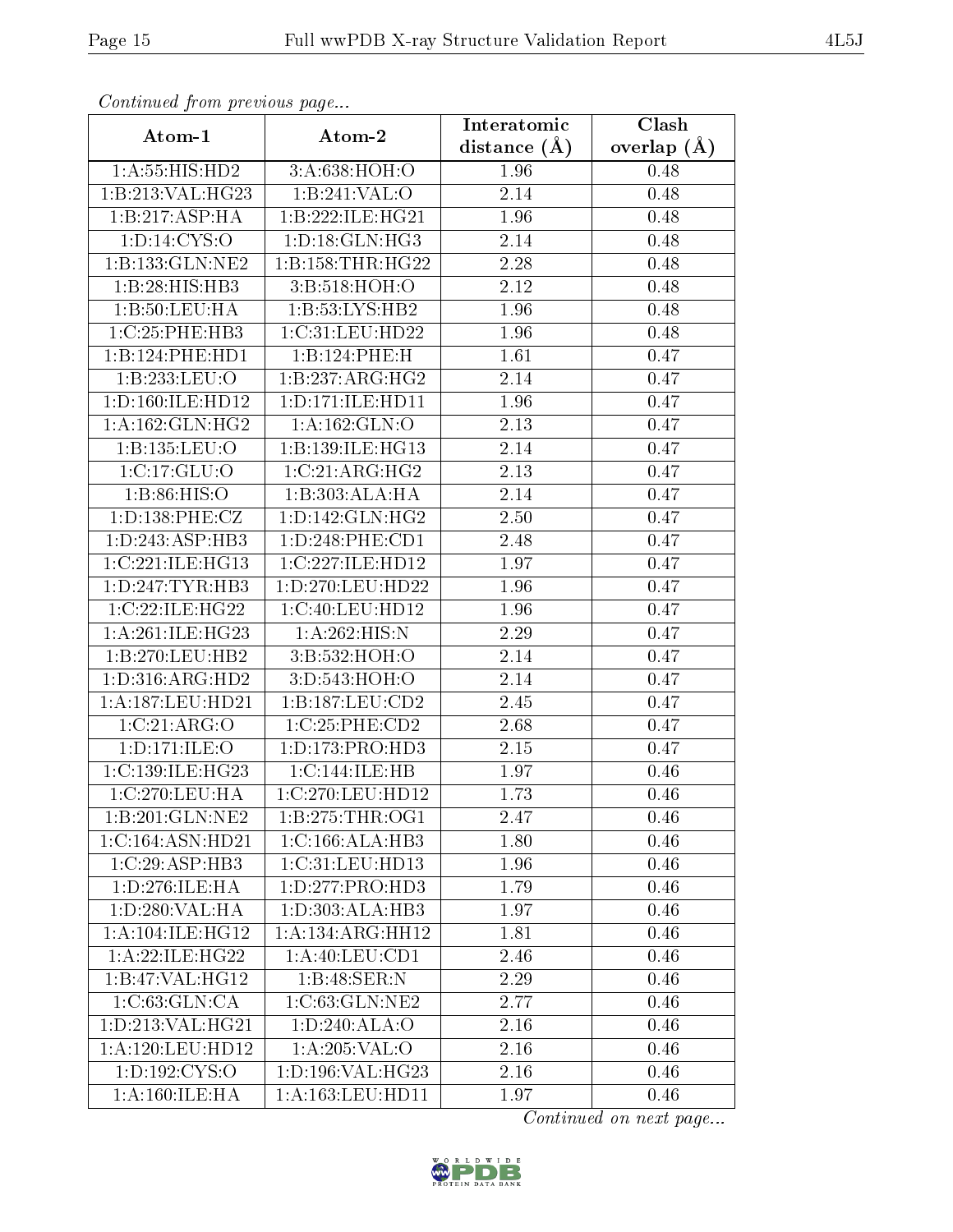| Communa from previous page       |                      | Interatomic       | Clash           |  |
|----------------------------------|----------------------|-------------------|-----------------|--|
| Atom-1                           | Atom-2               | distance $(\AA)$  | overlap $(\AA)$ |  |
| 1:A:75:GLU:HG2                   | 1:A:87:VAL:HG12      | 1.97              | 0.46            |  |
| 1:B:33:GLN:O                     | 1:B:47:VAL:HG11      | $\overline{2.16}$ | 0.45            |  |
| 1:C:280:VAL:HG22                 | 1:C:303:ALA:CB       | 2.45              | 0.45            |  |
| 1:A:33:GLN:OE1                   | 1: A:48: SER:HB3     | 2.16              | 0.45            |  |
| 1: D: 252: LYS: HD2              | 3:D:558:HOH:O        | 2.16              | 0.45            |  |
| 1: D: 157: MET: HE1              | 1: D: 160: ILE: HD11 | 1.97              | 0.45            |  |
| 1: B:97: ASP:O                   | 1:B:101:ARG:HG3      | 2.16              | 0.45            |  |
| 1: D: 158: THR: HG21             | 3:D:508:HOH:O        | 2.15              | 0.45            |  |
| 1: D: 39: ARG: HG3               | 1: D:39: ARG: HH11   | 1.81              | 0.45            |  |
| 1: A: 123: GLY: O                | 1: A:128:THR:CG2     | 2.58              | 0.45            |  |
| 1:B:247:TYR:CD2                  | 1:B:270:LEU:HD13     | 2.51              | 0.45            |  |
| 1:B:18:GLN:O                     | 1:B:22:ILE:HG12      | 2.15              | 0.45            |  |
| 1:B:235:ILE:HG22                 | 1:B:240:ALA:HB3      | 1.99              | 0.45            |  |
| 1:B:276:ILE:H                    | 1:B:276:ILE:HD12     | 1.81              | 0.45            |  |
| 1:D:222:ILE:HG12                 | 1:D:227:ILE:HG23     | 1.99              | 0.45            |  |
| 1: A:160: ILE: HA                | 1: A: 163: LEU: HD12 | 1.99              | 0.44            |  |
| 1:B:139:ILE:HG23                 | 1:B:144:ILE:HB       | 1.99              | 0.44            |  |
| 1:B:117:GLN:HA                   | 1:B:143:GLN:O        | 2.18              | 0.44            |  |
| 1:B:19:VAL:O                     | 1:B:22:ILE:HG12      | 2.17              | 0.44            |  |
| 1:C:160:ILE:HA                   | 1:C:163:LEU:CD1      | 2.47              | 0.44            |  |
| 1:A:160:ILE:HA                   | 1: A: 163: LEU: HG   | 2.00              | 0.44            |  |
| 1:B:213:VAL:HG23                 | 1:B:241:VAL:CC       | 2.37              | 0.44            |  |
| 1:D:234:MET:O                    | 1: D: 238: LYS: HB2  | 2.17              | 0.44            |  |
| 1:B:222:ILE:HD11                 | 1:B:229:GLN:HA       | 1.99              | 0.44            |  |
| 1: A:270: LEU: HB3               | 1: A:300: TYR: CE1   | 2.53              | 0.44            |  |
| 1:C:64:ILE:CD1                   | 1:C:64:ILE:H         | 2.29              | 0.44            |  |
| 1:A:135:LEU:O                    | 1: A: 139: ILE: HG13 | 2.18              | 0.43            |  |
| 1:A:212:ALA:O                    | 1:A:215:GLN:HB2      | 2.18              | 0.43            |  |
| $1:A:48:\overline{\text{SER}:O}$ | 1: A:52: GLU:HG3     | 2.17              | 0.43            |  |
| 1:B:163:LEU:CD2                  | 1:B:164:ASN:H        | 2.29              | 0.43            |  |
| 1:C:225:GLY:HA2                  | 3:C:527:HOH:O        | 2.17              | 0.43            |  |
| 1:A:243:ASP:HB3                  | $1: A:248:$ PHE:CD1  | 2.54              | 0.43            |  |
| 1:B:276:ILE:HA                   | 1:B:277:PRO:HD3      | 1.90              | 0.43            |  |
| 1:C:57:SER:OG                    | 1:C:58:GLY:N         | 2.49              | 0.43            |  |
| 1:B:39:ARG:HH11                  | 1:B:39:ARG:HG3       | 1.82              | 0.43            |  |
| 1:C:22:ILE:HG13                  | 1:C:23:ALA:N         | 2.33              | 0.43            |  |
| 1:A:160:ILE:HA                   | 1: A: 163: LEU: CG   | 2.48              | 0.43            |  |
| 1: D: 19: VAL: HA                | 1:D:22:ILE:HD11      | 2.00              | 0.43            |  |
| 1: B: 116: PRO:HG3               | 1:B:142:GLN:NE2      | 2.20              | 0.43            |  |
| 1: C: 150: SER: HB2              | 3:C:537:HOH:O        | 2.18              | 0.43            |  |
| 1:D:133:GLN:OE1                  | 1: D: 158: THR: HG22 | $2.19\,$          | 0.43            |  |

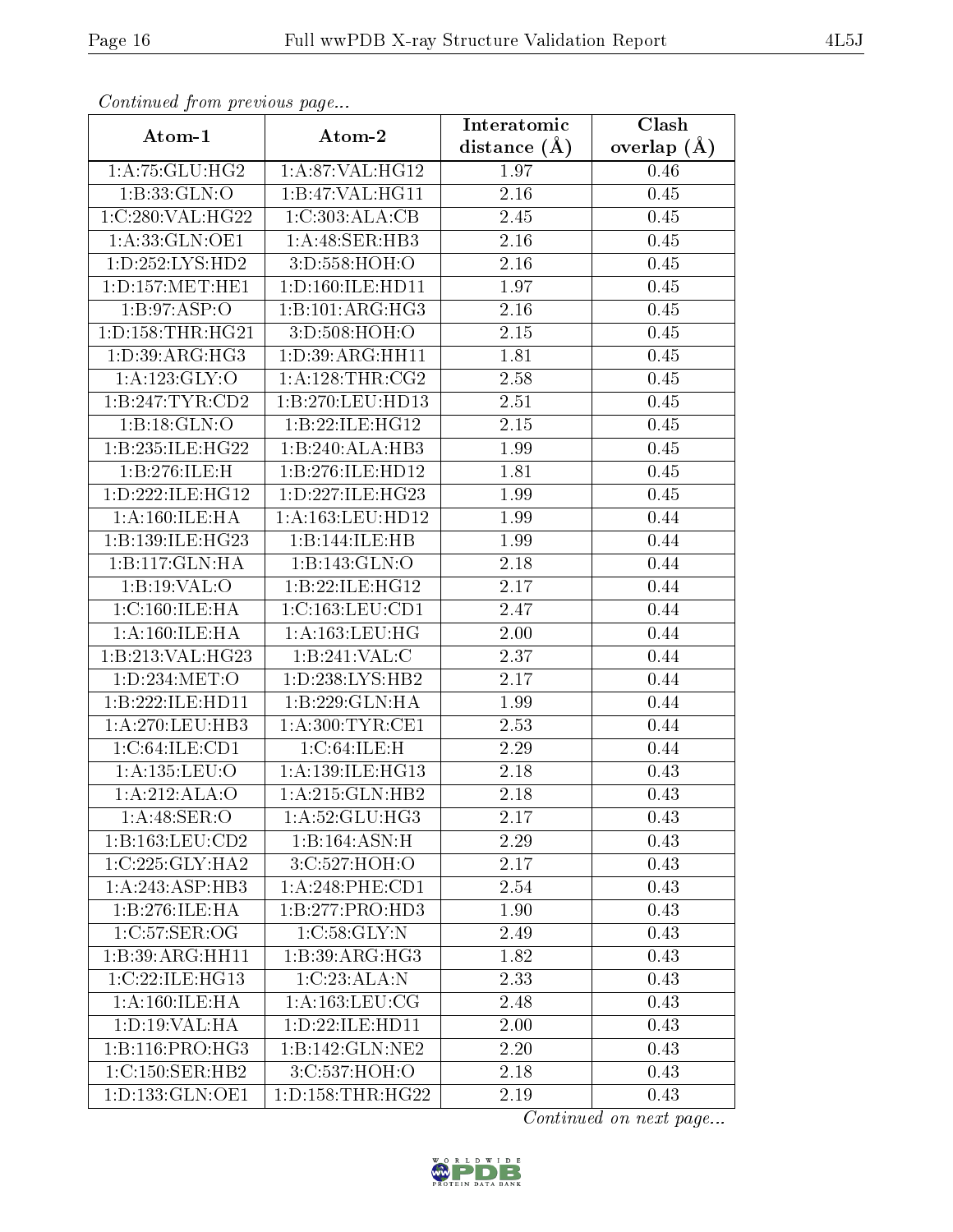| Comunaca jiom previous page          |                                           | Interatomic       | Clash           |  |
|--------------------------------------|-------------------------------------------|-------------------|-----------------|--|
| Atom-1                               | Atom-2                                    | distance $(A)$    | overlap $(\AA)$ |  |
| 1:B:121:ALA:HB1                      | 1:B:149:LEU:HD21                          | 2.00              | 0.43            |  |
| 1:B:201:GLN:HB2                      | 1:B:268:LEU:HD21                          | $\overline{2}.00$ | 0.43            |  |
| 1:B:270:LEU:O                        | 1:B:274:LYS:HG2                           | 2.19              | 0.43            |  |
| 1: D:84: LEU:HD12                    | 1: D:87: VAL:HG21                         | 1.99              | 0.43            |  |
| 1:C:197:LEU:HD22                     | 1:C:268:LEU:HD13                          | 2.01              | 0.43            |  |
| 1: D: 296: MET: CE                   | 1:D:304:LEU:HD22                          | 2.49              | 0.43            |  |
| 1: D: 160: ILE: O                    | 1: D: 163: LEU: HB2                       | 2.19              | 0.43            |  |
| 1: D: 72: LEU: O                     | 1: D: 72: LEU: HD13                       | 2.19              | 0.43            |  |
| 1:C:221:ILE:HG23                     | 1:C:222:ILE:N                             | 2.33              | 0.43            |  |
| 1:B:287:ASN:HD22                     | 1:B:288:LYS:N                             | 2.17              | 0.43            |  |
| 1:B:243:ASP:HB3                      | 1:B:248:PHE:CE1                           | 2.54              | 0.42            |  |
| 1:C:119:MET:HE3                      | 1:C:145:ARG:C                             | 2.39              | 0.42            |  |
| 1:C:164:ASN:HB3                      | 1:C:167:CYS:SG                            | 2.59              | 0.42            |  |
| 1:A:117:GLN:HA                       | 1:A:143:GLN:O                             | 2.18              | 0.42            |  |
| 1: D: 21: ARG: O                     | 1:D:25:PHE:CD2                            | 2.72              | 0.42            |  |
| 1: D: 238: LYS: HB2                  | 1: D: 238: LYS: HE3                       | 1.91              | 0.42            |  |
| 1:D:207:ILE:HG23                     | 1:D:207:ILE:O                             | 2.19              | 0.42            |  |
| 1:A:174:ALA:HB1                      | 1:A:175:PRO:HD2                           | 2.01              | 0.42            |  |
| $1:A:122:I\overline{\text{LE:HG22}}$ | 1:A:207:ILE:CG2                           | 2.49              | 0.42            |  |
| 1:B:221:ILE:H                        | 1:B:221:ILE:HG13                          | 1.54              | 0.42            |  |
| 1:B:247:TYR:HB2                      | 1:B:270:LEU:HD13                          | 2.02              | 0.42            |  |
| 1: C: 117: GLN: HA                   | 1:C:143:GLN:O                             | 2.20              | 0.42            |  |
| 1:D:235:ILE:HD12                     | 1: D: 259: ILE: CG2                       | 2.49              | 0.42            |  |
| 1:A:11:GLN:CA                        | 1:A:11:GLN:NE2                            | 2.79              | 0.42            |  |
| 1:A:223:ARG:HD3                      | 3:A:636:HOH:O                             | 2.19              | 0.42            |  |
| 1:C:107:ALA:O                        | 1:C:111:MET:HG3                           | 2.19              | 0.42            |  |
| 1: D: 279: ARG: HG3                  | 1:D:279:ARG:NH1                           | 2.34              | 0.42            |  |
| 1: A:235: ILE: HG23                  | 1:A:259:ILE:HD13                          | 2.01              | 0.42            |  |
| 1:A:84:LEU:HD13                      | 1: A:87: VAL: CG2                         | 2.43              | 0.42            |  |
| 1:B:234:MET:O                        | 1:B:238:LYS:HB2                           | 2.20              | 0.42            |  |
| 1:B:241:VAL:HG23                     | 1:B:242:GLY:N                             | 2.35              | 0.42            |  |
| 1: A:80:ARG:NH1                      | 1: A:80: ARG: HG2                         | 2.35              | 0.42            |  |
| 1:B:119:MET:HE3                      | 1:B:145:ARG:HB2                           | 2.02              | 0.42            |  |
| 1:C:162:GLN:NE2                      | 1:C:162:GLN:HA                            | 2.34              | 0.42            |  |
| 1:B:235:ILE:HD12                     | 1:B:259:ILE:CD1                           | 2.45              | 0.42            |  |
| 1:C:132:LEU:HD11                     | 1:C:146:LEU:HD21                          | 2.01              | 0.42            |  |
| 1:C:191:ASN:H                        | 1:C:191:ASN:HD22                          | 1.67              | 0.42            |  |
| 1:C:217:ASP:HA                       | 1:C:222:ILE:HG21                          | 2.01              | 0.42            |  |
| 1: A:221: ILE: HG12                  | 1:A:227:ILE:HD12                          | 2.01              | 0.42            |  |
| 1:A:247:TYR:CD2                      | 1:A:270:LEU:HD13                          | 2.54              | 0.42            |  |
| 1:B:13:MET:HG3                       | $1:B:18:\overline{\text{GLN}:\text{HG3}}$ | 2.02              | 0.42            |  |

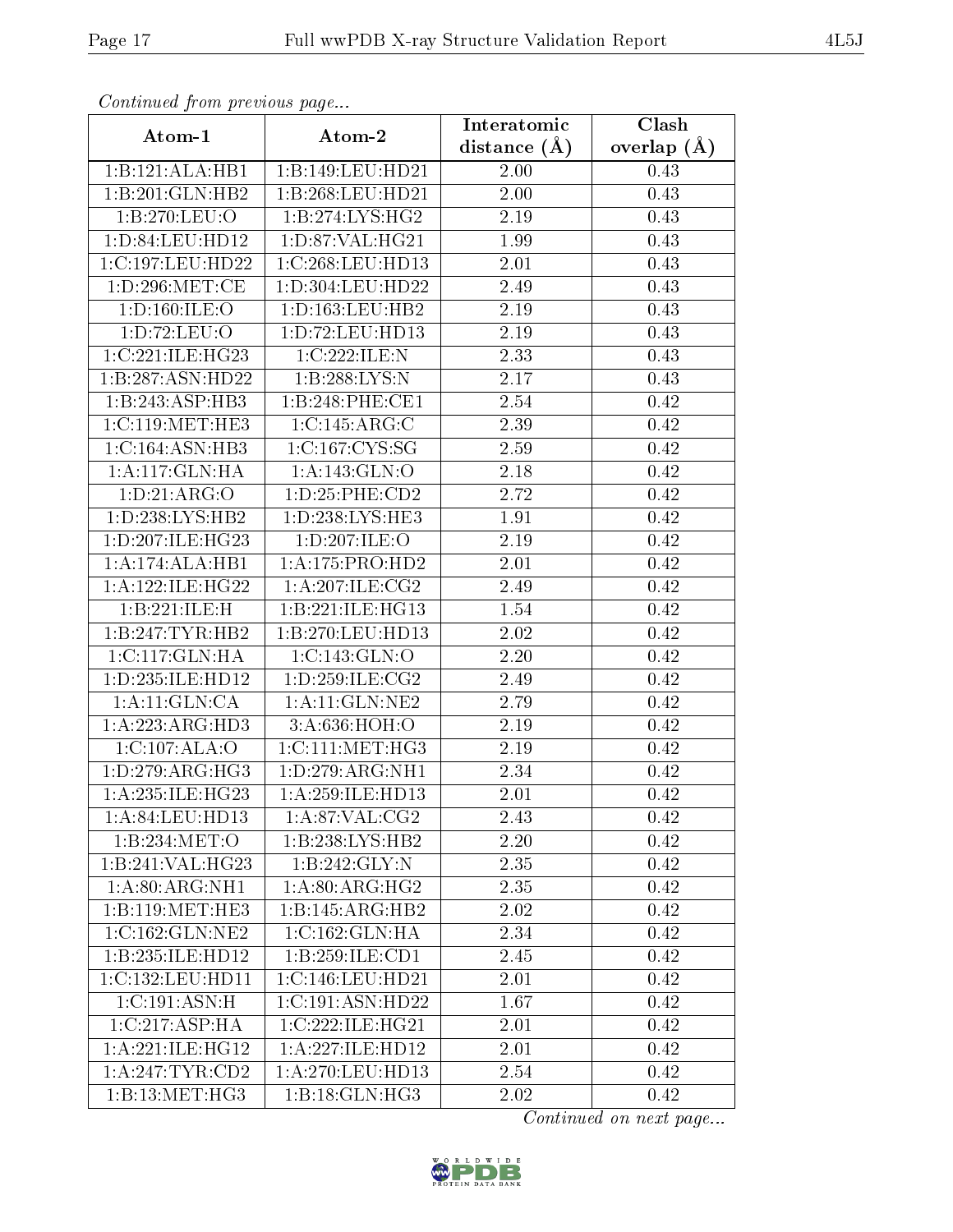| connana promo provio ao pago |                               | Interatomic       | $\overline{\text{Clash}}$ |  |
|------------------------------|-------------------------------|-------------------|---------------------------|--|
| Atom-1                       | Atom-2                        | distance $(A)$    | overlap $(A)$             |  |
| 1:C:206:ALA:HB2              | 1:C:276:ILE:HD13              | 2.00              | 0.42                      |  |
| 1:C:162:GLN:NE2              | 1: D: 165: ALA: CB            | 2.83              | 0.42                      |  |
| 1:D:37:SER:OG                | 1:D:44:ARG:HG2                | $2.20\,$          | 0.41                      |  |
| 1:A:176:LEU:HD23             | 1: A:226:TYR:CG               | 2.55              | 0.41                      |  |
| 1:C:146:LEU:HA               | 1:C:146:LEU:HD12              | 1.86              | 0.41                      |  |
| 1:A:164:ASN:HD21             | 1: A: 166: ALA: HB3           | 1.85              | 0.41                      |  |
| 1:A:29:ASP:OD2               | 1:D:93:LEU:HD22               | 2.19              | 0.41                      |  |
| 1:C:33:GLN:HB2               | 1:C:33:CLN:HE21               | 1.54              | 0.41                      |  |
| 1: A:171: ILE:HG22           | 1:A:172:ILE:N                 | 2.34              | 0.41                      |  |
| 1:B:238:LYS:HE2              | 1:B:238:LYS:HB2               | 1.79              | 0.41                      |  |
| 1: D: 220: THR: HA           | 1: D: 223: ARG: HG2           | 2.02              | 0.41                      |  |
| 1:C:111:MET:HG2              | 1:C:138:PHE:CD2               | $\overline{2}.56$ | 0.41                      |  |
| 1: D: 121: ALA: HB1          | 1: D: 149: LEU: HD21          | 2.02              | 0.41                      |  |
| 1: D:26: TYR:O               | $1: D:30: \overline{GLY:HAZ}$ | $2.20\,$          | 0.41                      |  |
| 1:B:196:VAL:HG22             | 3:B:535:HOH:O                 | 2.20              | 0.41                      |  |
| 1:B:293:ALA:O                | 1:B:297:LYS:HG3               | 2.21              | 0.41                      |  |
| 1:B:268:LEU:HG               | 1:B:272:ALA:HB3               | 2.03              | 0.41                      |  |
| 1: A: 135: LEU: HG           | 1:A:139:ILE:HG13              | 2.03              | 0.41                      |  |
| 1: A:25:PHE:HA               | 1: A:29: ASP:HB2              | 2.02              | 0.41                      |  |
| 1: D: 268: LEU: HA           | 1: D: 269: PRO: HD2           | 1.97              | 0.41                      |  |
| 1: A:22: ILE: HG13           | 1:A:23:ALA:N                  | 2.35              | 0.41                      |  |
| 1: C: 136: SER: HA           | 1:C:163:LEU:CD2               | 2.51              | 0.41                      |  |
| 1: D: 160: ILE: CD1          | 1: D: 171: ILE: HD11          | 2.51              | 0.41                      |  |
| 1:D:247:TYR:CZ               | 1:D:269:PRO:HA                | 2.55              | 0.41                      |  |
| 1:A:180:SER:HB2              | 3: A:611:HOH:O                | 2.21              | 0.41                      |  |
| 1:B:40:LEU:HD22              | 1:B:42:LEU:HD12               | 2.02              | 0.41                      |  |
| 1:D:53:LYS:HE3               | 1: D: 53: LYS: CA             | 2.46              | 0.41                      |  |
| 1: A:119: MET:HA             | 1: A:119:MET:HE3              | 2.04              | 0.40                      |  |
| 1:B:229:GLN:HB2              | 1:B:229:GLN:HE21              | 1.72              | 0.40                      |  |
| 1:B:276:ILE:HD12             | 1:B:276:ILE:N                 | 2.36              | 0.40                      |  |
| 1: B:32:THR:C                | 1:B:34:SER:H                  | 2.23              | 0.40                      |  |
| 1:A:276:ILE:HA               | 1:A:277:PRO:HD3               | 1.81              | 0.40                      |  |
| 1: B: 129: MET:CE            | 1:B:129:MET:HA                | 2.52              | 0.40                      |  |
| 1: D: 147: VAL: O            | 1:D:147:VAL:HG13              | 2.22              | 0.40                      |  |
| 1:A:121:ALA:O                | $1:A:206:ALA:H\overline{A}$   | $2.20\,$          | 0.40                      |  |
| 1:B:201:GLN:O                | 1:B:201:GLN:HG3               | 2.21              | 0.40                      |  |

There are no symmetry-related clashes.

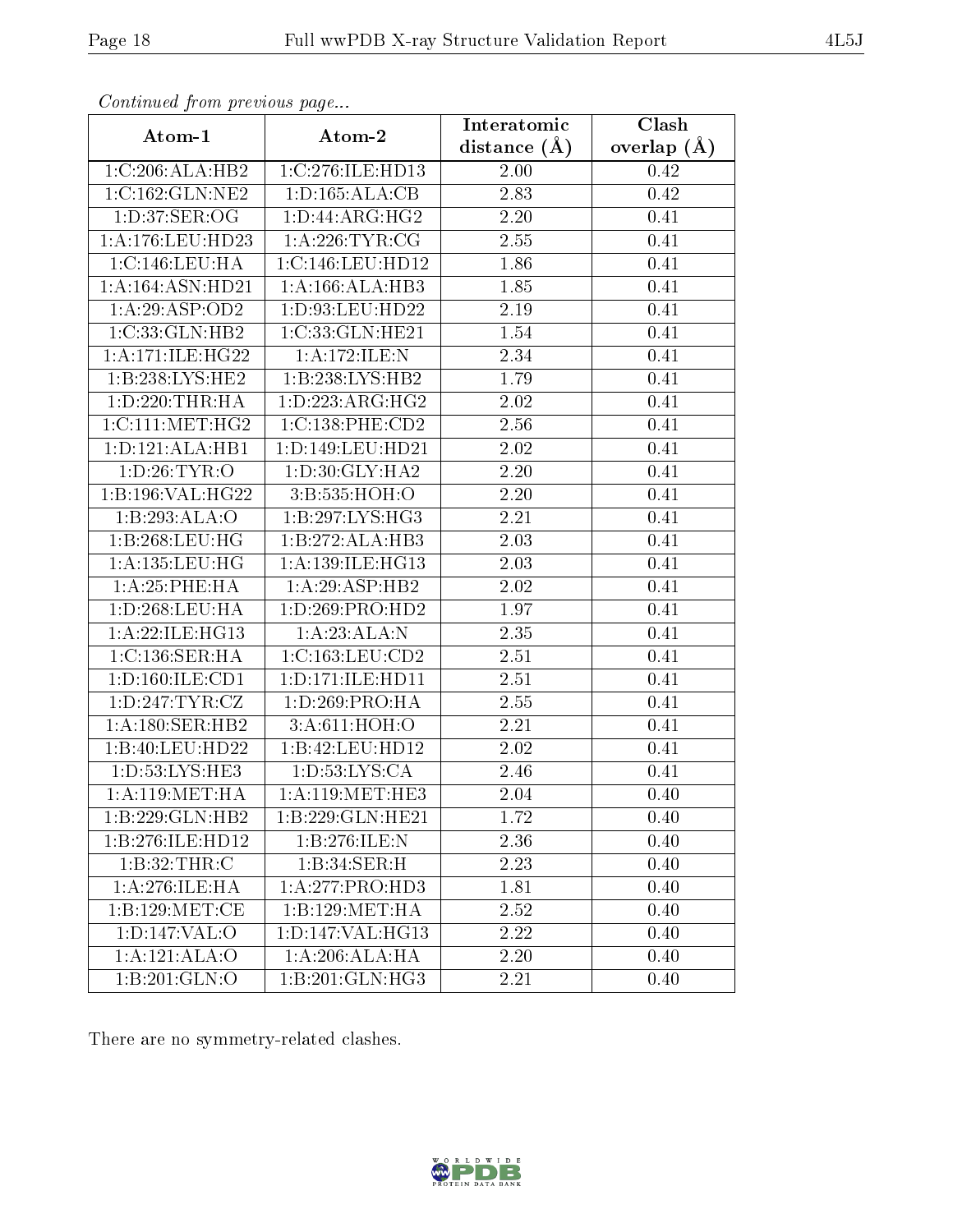## 5.3 Torsion angles  $(i)$

#### 5.3.1 Protein backbone  $(i)$

In the following table, the Percentiles column shows the percent Ramachandran outliers of the chain as a percentile score with respect to all X-ray entries followed by that with respect to entries of similar resolution.

The Analysed column shows the number of residues for which the backbone conformation was analysed, and the total number of residues.

| Mol | Chain        | Analysed          | Favoured     | Allowed   | Outliers | Percentiles |    |
|-----|--------------|-------------------|--------------|-----------|----------|-------------|----|
|     | $\mathbf{A}$ | $306/318$ (96%)   | 289 $(94\%)$ | $16(5\%)$ | $1(0\%)$ | 41          | 64 |
|     | B            | $306/318$ (96%)   | 277 (90\%)   | 27 (9%)   | $2(1\%)$ | 22          | 43 |
|     | $\rm C$      | $306/318$ (96%)   | 292 (95%)    | 13 $(4%)$ | $1(0\%)$ | 41          | 64 |
|     | D            | $306/318(96\%)$   | 276 $(90\%)$ | 29 (10%)  | $1(0\%)$ | 41          | 64 |
| All | All          | $1224/1272(96\%)$ | 1134 (93%)   | 85 (7%)   | $5(0\%)$ | 34          | 57 |

All (5) Ramachandran outliers are listed below:

| Mol | Chain      | Res | <b>Type</b> |
|-----|------------|-----|-------------|
|     | $\epsilon$ | 153 | VAL         |
|     |            | 153 | VAL         |
|     |            | 153 | VAL         |
|     |            | 153 | VAL         |
|     |            |     | / A   .     |

#### 5.3.2 Protein sidechains (i)

In the following table, the Percentiles column shows the percent sidechain outliers of the chain as a percentile score with respect to all X-ray entries followed by that with respect to entries of similar resolution.

The Analysed column shows the number of residues for which the sidechain conformation was analysed, and the total number of residues.

| Mol          | Chain   | Analysed         | Rotameric   | Outliers  | Percentiles |
|--------------|---------|------------------|-------------|-----------|-------------|
| $\mathbf{1}$ | A       | $240/249$ (96%)  | 229(95%)    | 11 $(5%)$ | 27<br>51    |
|              | B       | $240/249$ (96\%) | $222(92\%)$ | $18(8\%)$ | 27<br>13    |
|              | $\rm C$ | $240/249$ (96\%) | $225(94\%)$ | 15(6%)    | 36<br>18    |
|              | $\Box$  | $240/249$ (96\%) | 228 (95%)   | 12(5%)    | 47<br>24    |
| All          | All     | 960/996 (96%)    | $904(94\%)$ | 56 (6%)   | 20<br>40    |

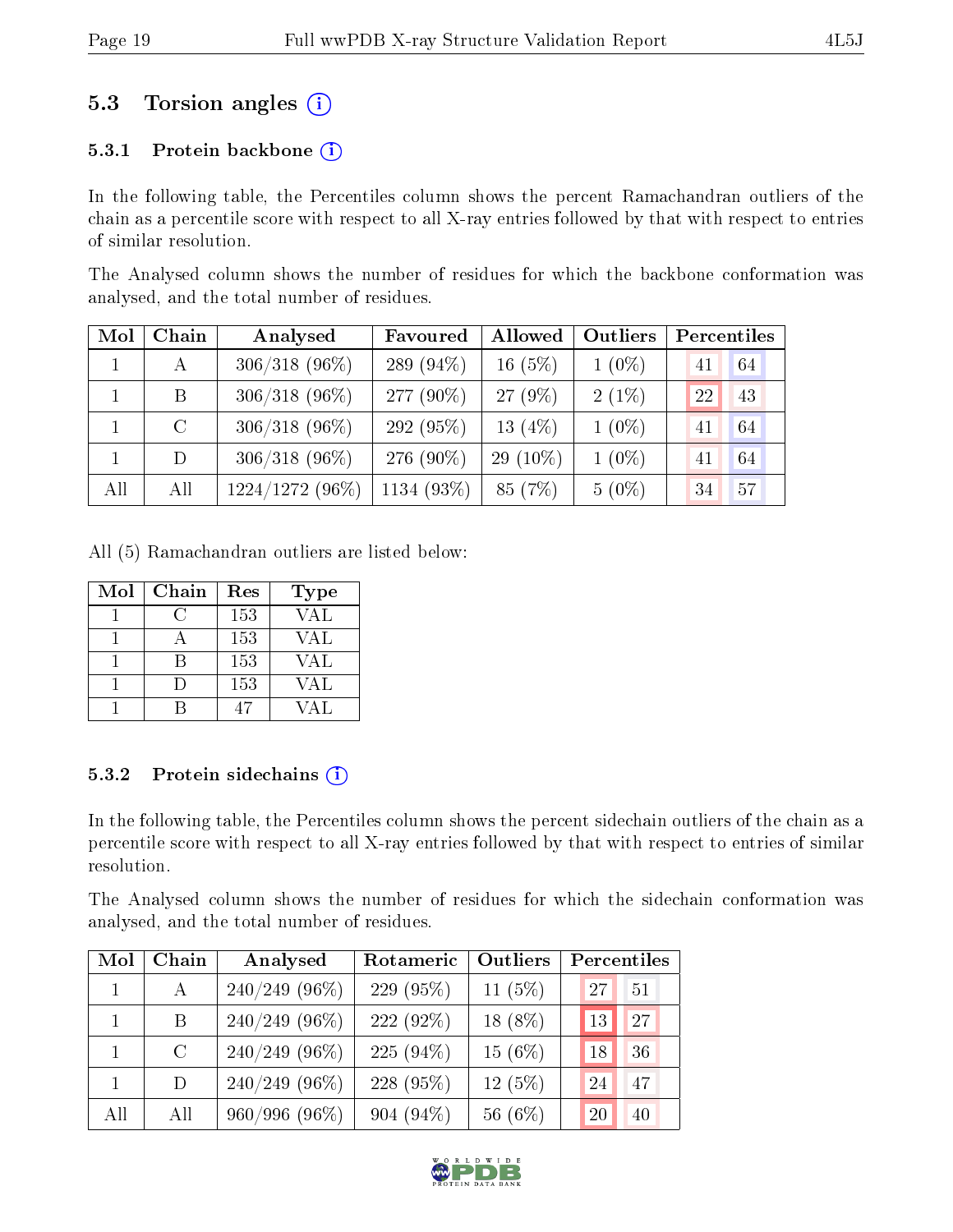|  |  |  |  |  | All (56) residues with a non-rotameric sidechain are listed below: |  |  |  |  |
|--|--|--|--|--|--------------------------------------------------------------------|--|--|--|--|
|--|--|--|--|--|--------------------------------------------------------------------|--|--|--|--|

| Mol            | Chain                                                                   | Res              | Type                    |
|----------------|-------------------------------------------------------------------------|------------------|-------------------------|
| $\mathbf{1}$   | $\overline{A}$                                                          | $\overline{29}$  | $\overline{\text{ASP}}$ |
| $\mathbf{1}$   | $\overline{A}$                                                          | 39               | $\rm{ARG}$              |
| $\overline{1}$ | $\overline{A}$                                                          | $\overline{132}$ | $\overline{\text{LEU}}$ |
| $\mathbf{1}$   | $\overline{A}$                                                          | 140              | SER                     |
| $\overline{1}$ |                                                                         | 189              | <b>ASN</b>              |
| $\overline{1}$ |                                                                         | 223              | $\overline{\rm ARG}$    |
| $\mathbf{1}$   | $\frac{\overline{A}}{\overline{A}}$ $\frac{\overline{A}}{\overline{A}}$ | 243              | $\overline{\rm ASP}$    |
| $\mathbf{1}$   |                                                                         | 260              | $\overline{\text{LYS}}$ |
| $\mathbf 1$    | $\overline{A}$                                                          | 270              | $\overline{\text{LEU}}$ |
| $\overline{1}$ | $\overline{A}$                                                          | 273              | $\overline{\text{LEU}}$ |
| $\overline{1}$ | $\overline{A}$                                                          | 287              | <b>ASN</b>              |
| $\mathbf{1}$   | $\overline{\mathbf{B}}$                                                 | 11               | $\overline{{\rm GLN}}$  |
| $\overline{1}$ | $\overline{\mathbf{B}}$                                                 | $\overline{38}$  | $\overline{\text{ASP}}$ |
| $\overline{1}$ | $\overline{\text{B}}$                                                   | 39               | $\overline{\rm{ARG}}$   |
| $\overline{1}$ | $\overline{\mathrm{B}}$                                                 | 44               | $\overline{\rm{ARG}}$   |
| $\mathbf{1}$   | $\overline{\mathrm{B}}$                                                 | 49               | $\rm{ARG}$              |
| $\mathbf{1}$   | $\overline{\mathrm{B}}$                                                 | 62               | <b>VAL</b>              |
| $\overline{1}$ | $\overline{\mathrm{B}}$                                                 | $\overline{67}$  | $\overline{\text{ARG}}$ |
| $\mathbf{1}$   | $\overline{\mathrm{B}}$                                                 | 119              | MET                     |
| $\overline{1}$ | $\overline{\mathrm{B}}$                                                 | <b>130</b>       | <b>ASN</b>              |
| $\mathbf{1}$   | Β                                                                       | 132              | LEU                     |
| $\mathbf{1}$   | $\overline{\mathrm{B}}$                                                 | 142              | $\overline{\text{GLN}}$ |
| $\overline{1}$ | $\overline{\mathrm{B}}$                                                 | 163              | LEU                     |
| $\overline{1}$ | $\overline{\mathrm{B}}$                                                 | 192              | $\overline{\text{CYS}}$ |
| $\overline{1}$ | $\overline{\mathrm{B}}$                                                 | 217              | $\overline{\text{ASP}}$ |
| $\mathbf{1}$   | $\overline{\mathrm{B}}$                                                 | 220              | <b>THR</b>              |
| $\overline{1}$ | $\overline{\mathrm{B}}$                                                 | $\overline{221}$ | <b>ILE</b>              |
| $\overline{1}$ | $\overline{B}$                                                          | 258              | <b>ASN</b>              |
| $\overline{1}$ | Β                                                                       | 287              | <b>ASN</b>              |
| $\mathbf{1}$   |                                                                         | 33               | <b>GLN</b>              |
| $\mathbf{1}$   |                                                                         | 38               | $\overline{\rm{ASP}}$   |
| $\mathbf{1}$   |                                                                         | 44               | $\overline{\rm{ARG}}$   |
| $\mathbf{1}$   |                                                                         | 49               | ARG                     |
| $\overline{1}$ |                                                                         | $\overline{73}$  | $\overline{\text{GLU}}$ |
| $\mathbf{1}$   |                                                                         | $\overline{117}$ | GLN                     |
| $\mathbf{1}$   |                                                                         | 132              | LEU<br>LEU<br>ASN       |
| $\overline{1}$ |                                                                         | 146              |                         |
| $\mathbf{1}$   |                                                                         | 170              |                         |
| $\overline{1}$ |                                                                         | 258              | <b>ASN</b>              |
| $\mathbf{1}$   |                                                                         | 263              | <b>ASN</b>              |
| $\mathbf{1}$   |                                                                         | 268              | LEU                     |
| $\mathbf{1}$   |                                                                         | $\overline{270}$ | $\overline{\text{LEU}}$ |

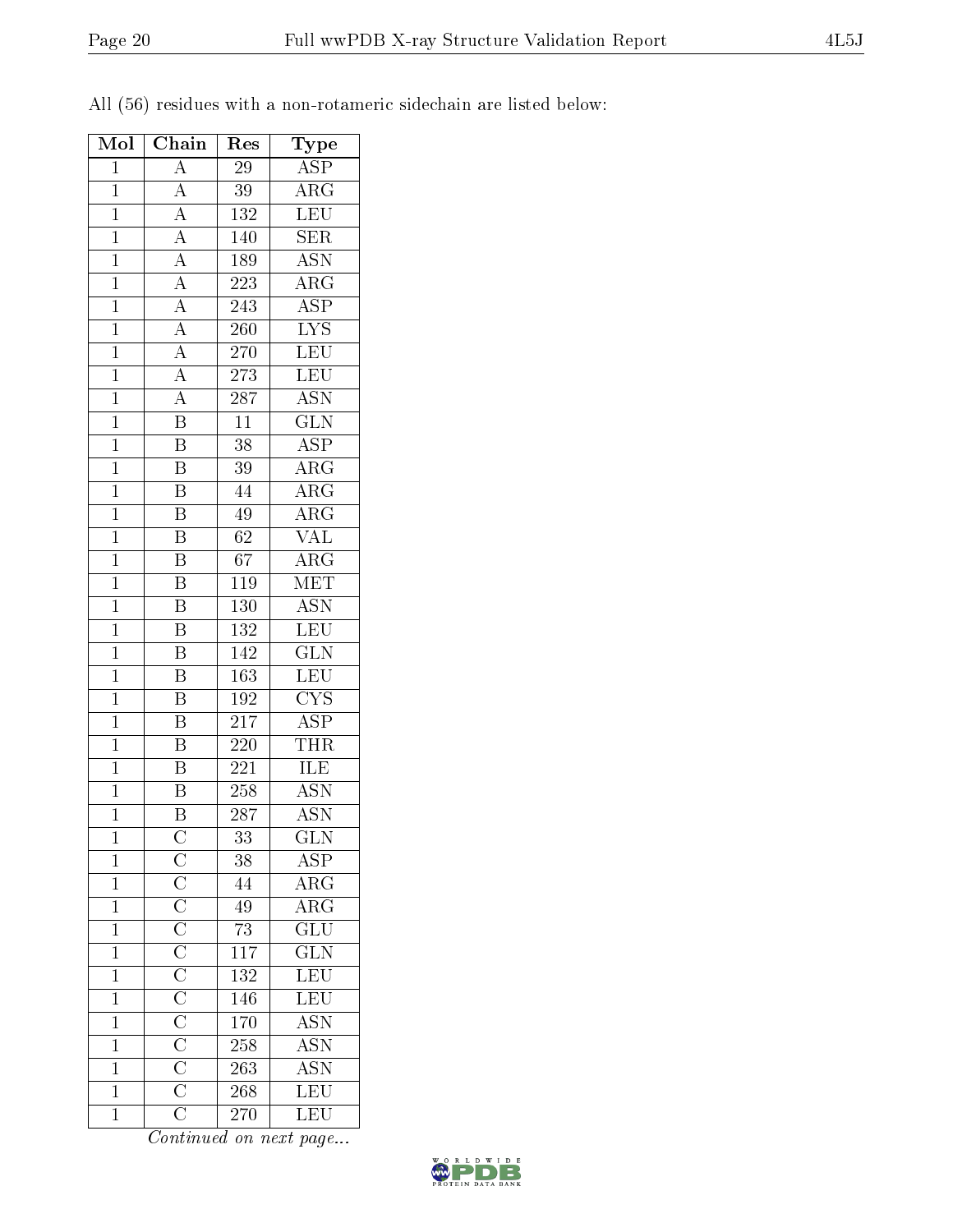| Mol            | Chain          | Res | Type       |
|----------------|----------------|-----|------------|
| $\mathbf 1$    | $\rm{C}$       | 273 | <b>LEU</b> |
| $\mathbf{1}$   | $\overline{C}$ | 287 | <b>ASN</b> |
| $\mathbf{1}$   | $\mathbf D$    | 29  | ASP        |
| $\mathbf 1$    | D              | 44  | $\rm{ARG}$ |
| $\mathbf 1$    | D              | 45  | <b>LEU</b> |
| 1              | D              | 53  | <b>LYS</b> |
| $\mathbf{1}$   | $\overline{D}$ | 67  | ARG        |
| $\mathbf{1}$   | D              | 132 | LEU        |
| $\mathbf{1}$   | D              | 142 | <b>GLN</b> |
| $\mathbf{1}$   | D              | 163 | LEU        |
| $\overline{1}$ | D              | 220 | THR        |
| $\overline{1}$ | D              | 221 | ILE        |
| $\mathbf{1}$   | Ð              | 270 | LEU        |
| $\mathbf 1$    | Đ              | 287 | <b>ASN</b> |

Some sidechains can be flipped to improve hydrogen bonding and reduce clashes. All (46) such sidechains are listed below:

| Mol            | Chain                   | Res             | Type                    |
|----------------|-------------------------|-----------------|-------------------------|
| $\overline{1}$ | $\overline{A}$          | 11              | <b>GLN</b>              |
| $\overline{1}$ | $\overline{A}$          | $18\,$          | GLN                     |
| $\overline{1}$ | $\overline{A}$          | $\overline{55}$ | <b>HIS</b>              |
| $\overline{1}$ | $\overline{A}$          | 133             | GLN                     |
| $\overline{1}$ | $\overline{A}$          | 142             | $\overline{\text{GLN}}$ |
| $\overline{1}$ | $\overline{A}$          | 162             | $\overline{\text{GLN}}$ |
| $\overline{1}$ | $\overline{A}$          | 164             | $\overline{\text{ASN}}$ |
| $\overline{1}$ | $\overline{A}$          | 170             | <b>ASN</b>              |
| $\overline{1}$ | $\overline{A}$          | 191             | $\overline{\text{ASN}}$ |
| $\overline{1}$ | $\overline{A}$          | 287             | <b>ASN</b>              |
| $\overline{1}$ | $\overline{A}$          | 308             | <b>GLN</b>              |
| $\overline{1}$ | $\overline{\mathrm{B}}$ | $\overline{11}$ | $\overline{\text{GLN}}$ |
| $\overline{1}$ | $\overline{\mathrm{B}}$ | $\overline{55}$ | <b>HIS</b>              |
| $\overline{1}$ | $\, {\bf B}$            | 130             | <b>ASN</b>              |
| $\overline{1}$ | $\overline{\mathrm{B}}$ | 133             | $\overline{\text{GLN}}$ |
| $\overline{1}$ | $\overline{B}$          | 142             | GLN                     |
| $\overline{1}$ | $\overline{\mathrm{B}}$ | 164             | $\overline{\text{ASN}}$ |
| $\overline{1}$ | $\, {\bf B}$            | 191             | <b>ASN</b>              |
| $\overline{1}$ | $\, {\bf B}$            | 201             | <b>GLN</b>              |
| $\overline{1}$ | $\overline{\mathbf{B}}$ | 229             | $\overline{\text{GLN}}$ |
| $\overline{1}$ | $\overline{\mathrm{B}}$ | 287             | $\overline{\text{ASN}}$ |
| $\overline{1}$ | $\overline{\mathrm{B}}$ | 308             | GLN                     |
| $\overline{1}$ | $\overline{\text{C}}$   | 18              | <b>GLN</b>              |
| $\overline{1}$ | $\overline{\rm C}$      | $\overline{28}$ | <b>HIS</b>              |

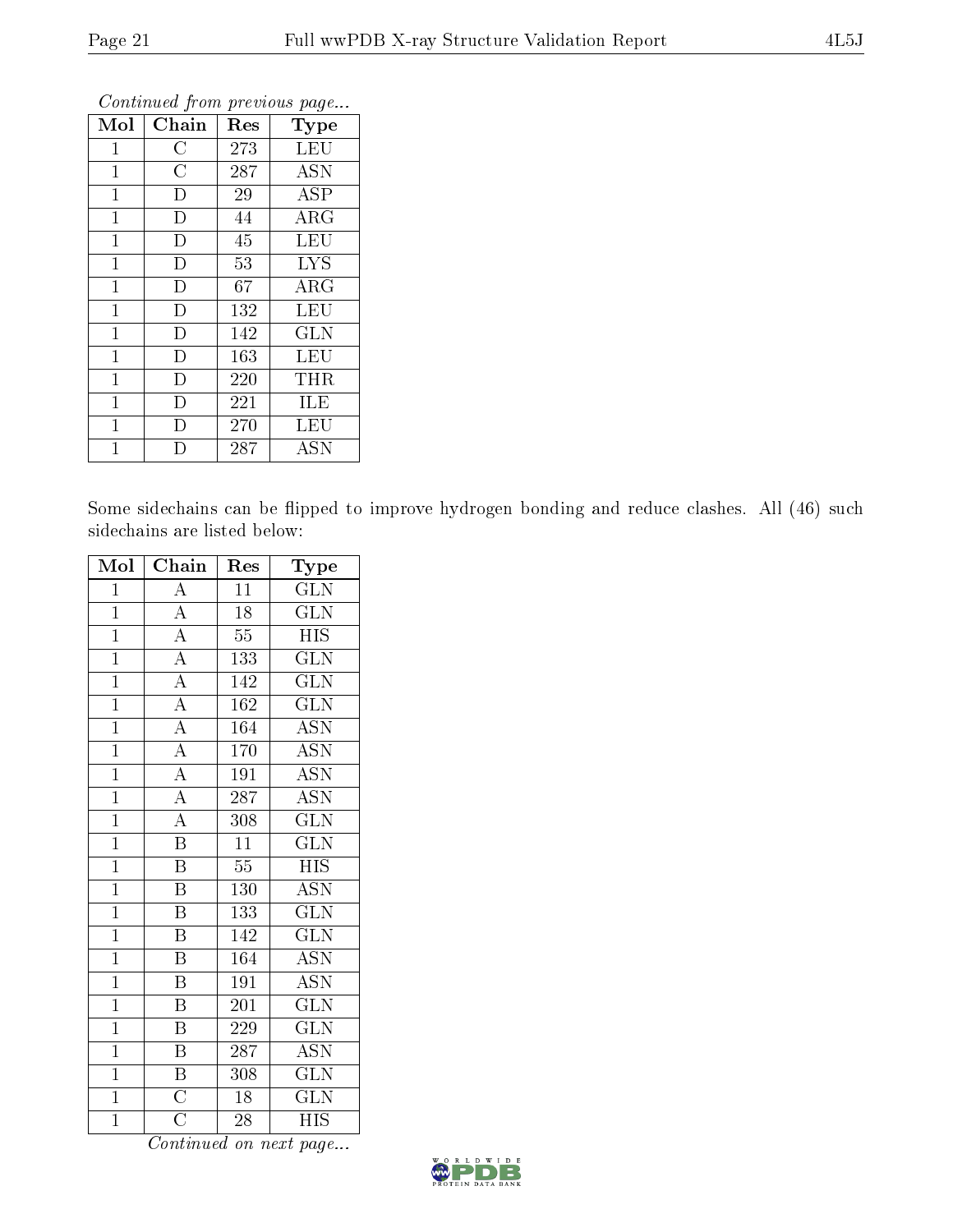| $\overline{\text{Mol}}$ | $Ch\overline{ain}$                                                                                                                                                                                                                                                                                                  | Res              | $\overline{\phantom{a}}$<br>Type |
|-------------------------|---------------------------------------------------------------------------------------------------------------------------------------------------------------------------------------------------------------------------------------------------------------------------------------------------------------------|------------------|----------------------------------|
| $\mathbf{1}$            |                                                                                                                                                                                                                                                                                                                     | 33               | GLN                              |
| $\mathbf{1}$            | $\frac{\overline{C}}{\overline{C}} \frac{\overline{C}}{\overline{C}} \frac{\overline{C}}{\overline{C}} \frac{\overline{C}}{\overline{C}} \frac{\overline{C}}{\overline{C}} \frac{\overline{C}}{\overline{C}} \frac{\overline{C}}{\overline{C}} \frac{\overline{C}}{\overline{D}} \frac{\overline{D}}{\overline{D}}$ | 55               | <b>HIS</b>                       |
| $\overline{1}$          |                                                                                                                                                                                                                                                                                                                     | $\overline{63}$  | $\overline{\text{GLN}}$          |
| $\overline{1}$          |                                                                                                                                                                                                                                                                                                                     | 130              | <b>ASN</b>                       |
| $\overline{1}$          |                                                                                                                                                                                                                                                                                                                     | 142              | $\overline{\text{GLN}}$          |
| $\mathbf{1}$            |                                                                                                                                                                                                                                                                                                                     | 162              | $\overline{\text{GLN}}$          |
| $\overline{1}$          |                                                                                                                                                                                                                                                                                                                     | 164              | <b>ASN</b>                       |
| $\overline{1}$          |                                                                                                                                                                                                                                                                                                                     | 191              | <b>ASN</b>                       |
| $\overline{1}$          |                                                                                                                                                                                                                                                                                                                     | 201              | GLN                              |
| $\mathbf{1}$            |                                                                                                                                                                                                                                                                                                                     | 287              | $\overline{\mathrm{ASN}}$        |
| $\mathbf{1}$            |                                                                                                                                                                                                                                                                                                                     | 308              | $\overline{\text{GLN}}$          |
| $\mathbf{1}$            |                                                                                                                                                                                                                                                                                                                     | 56               | $\overline{\text{GLN}}$          |
| $\overline{1}$          |                                                                                                                                                                                                                                                                                                                     | $65\,$           | <b>ASN</b>                       |
| $\mathbf{1}$            | $\overline{D}$                                                                                                                                                                                                                                                                                                      | 77               | $\overline{\text{GLN}}$          |
| $\mathbf{1}$            | $\overline{D}$                                                                                                                                                                                                                                                                                                      | 130              | $\overline{\mathrm{ASN}}$        |
| $\overline{1}$          | $\overline{D}$                                                                                                                                                                                                                                                                                                      | 142              | $\overline{\text{GLN}}$          |
| $\overline{1}$          | $\overline{D}$                                                                                                                                                                                                                                                                                                      | 164              | $\overline{\text{ASN}}$          |
| $\overline{1}$          | $\overline{\rm D}$                                                                                                                                                                                                                                                                                                  | 191              | <b>ASN</b>                       |
| $\mathbf{1}$            | $\overline{D}$                                                                                                                                                                                                                                                                                                      | 229              | $\overline{\text{GLN}}$          |
| $\overline{1}$          | $\overline{D}$                                                                                                                                                                                                                                                                                                      | 258              | <b>ASN</b>                       |
| $\overline{1}$          | $\frac{\overline{D}}{\overline{D}}$                                                                                                                                                                                                                                                                                 | 287              | <b>ASN</b>                       |
| $\overline{1}$          |                                                                                                                                                                                                                                                                                                                     | $\overline{308}$ | $\widetilde{{\rm GLN}}$          |

#### 5.3.3 RNA [O](https://www.wwpdb.org/validation/2017/XrayValidationReportHelp#rna)i

There are no RNA molecules in this entry.

#### 5.4 Non-standard residues in protein, DNA, RNA chains (i)

There are no non-standard protein/DNA/RNA residues in this entry.

#### 5.5 Carbohydrates (i)

There are no monosaccharides in this entry.

#### 5.6 Ligand geometry (i)

4 ligands are modelled in this entry.

In the following table, the Counts columns list the number of bonds (or angles) for which Mogul statistics could be retrieved, the number of bonds (or angles) that are observed in the model and

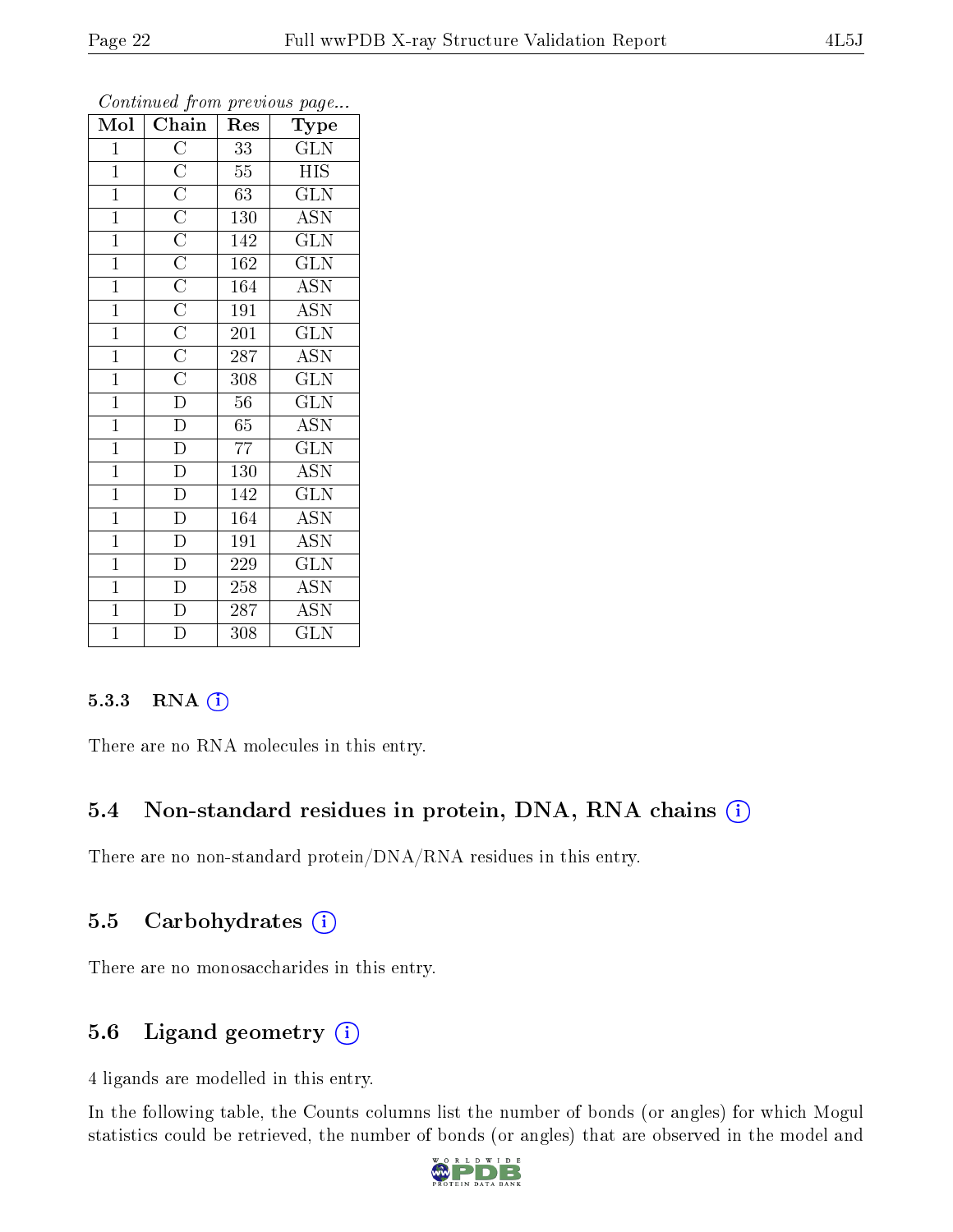the number of bonds (or angles) that are defined in the Chemical Component Dictionary. The Link column lists molecule types, if any, to which the group is linked. The Z score for a bond length (or angle) is the number of standard deviations the observed value is removed from the expected value. A bond length (or angle) with  $|Z| > 2$  is considered an outlier worth inspection. RMSZ is the root-mean-square of all Z scores of the bond lengths (or angles).

| Mol            |            | Chain   | Bond lengths<br>Link<br>Res |                          |            | Bond angles |                      |          |      |             |
|----------------|------------|---------|-----------------------------|--------------------------|------------|-------------|----------------------|----------|------|-------------|
|                | Type       |         |                             |                          | Counts     | RMSZ        | # $ Z  > 2$          | Counts   | RMSZ | # $ Z  > 2$ |
| $\overline{2}$ | <b>HSX</b> |         | 401                         |                          | 14, 14, 14 | 1.27        | (7%)                 | 20,21,21 | 0.88 |             |
| $\overline{2}$ | <b>HSX</b> | $\rm C$ | 401                         |                          | 14, 14, 14 | 1.23        | (7%)                 | 20,21,21 | 0.92 | 1(5%)       |
| $\overline{2}$ | <b>HSX</b> |         | 501                         |                          | 14, 14, 14 | 1.24        | (7%)<br>$\mathbf{1}$ | 20,21,21 | 0.96 | 1(5%)       |
| $\overline{2}$ | <b>HSX</b> | B       | 401                         | $\overline{\phantom{a}}$ | 14, 14, 14 | 1.23        | (7%)                 | 20,21,21 | 0.93 | 1(5%)       |

In the following table, the Chirals column lists the number of chiral outliers, the number of chiral centers analysed, the number of these observed in the model and the number defined in the Chemical Component Dictionary. Similar counts are reported in the Torsion and Rings columns. '-' means no outliers of that kind were identified.

| Mol                         | Type       | Chain |     | $\operatorname{Res} \mid \operatorname{Link} \mid$ | Chirals | <b>Torsions</b> | Rings   |
|-----------------------------|------------|-------|-----|----------------------------------------------------|---------|-----------------|---------|
| $\mathcal{D}$               | <b>HSX</b> |       | 401 |                                                    |         | 3/6/22/22       | 0/1/1/1 |
| $\mathcal{D}$               | <b>HSX</b> | C     | 401 |                                                    |         | 3/6/22/22       | 0/1/1/1 |
| $\mathcal{D}_{\mathcal{L}}$ | <b>HSX</b> |       | 501 |                                                    |         | 3/6/22/22       | 0/1/1/1 |
| 2                           | <b>HSX</b> | B     | 401 |                                                    |         | 3/6/22/22       |         |

| Mol | Chain |     |            | $\mid$ $\text{Res} \mid \text{Type} \mid \text{Atoms}$ |      | $\vert$ Observed(A) | Ideal(A) |
|-----|-------|-----|------------|--------------------------------------------------------|------|---------------------|----------|
|     |       | 401 |            | $HSX$   $P'$ -O1X   3.49                               |      | 1.61                | 1.50     |
|     |       | 401 | <b>HSX</b> | $ P'$ -O1X $ 3.43$                                     |      | 1.61                | 1.50     |
|     |       | 501 | HSY        | $ P'$ -O1X   3.34                                      |      | 1.61                | 1.50     |
|     |       | 401 | HSY        | P'-01X                                                 | 3.34 | 1 61                | 1.50     |

All (4) bond length outliers are listed below:

All (3) bond angle outliers are listed below:

| Mol | ∣ Chain |     | $\text{Res}$   $\text{Type}$ | Atoms                      | Z | Observed $(°)$ | Ideal $({}^o)$ |
|-----|---------|-----|------------------------------|----------------------------|---|----------------|----------------|
|     |         | 501 | HSX.                         | $\pm$ O4-C1-C2 $\pm$ -3.01 |   | 100 76         | 104.46         |
|     |         |     | HSX .                        | $\sqrt{04-C1-C2}$ - 2.78   |   | 101 04         | 104.46         |
|     |         |     | HSX.                         | O4-C1-C2   -2.41           |   | 101.50         | 104.46         |

There are no chirality outliers.

All (12) torsion outliers are listed below:

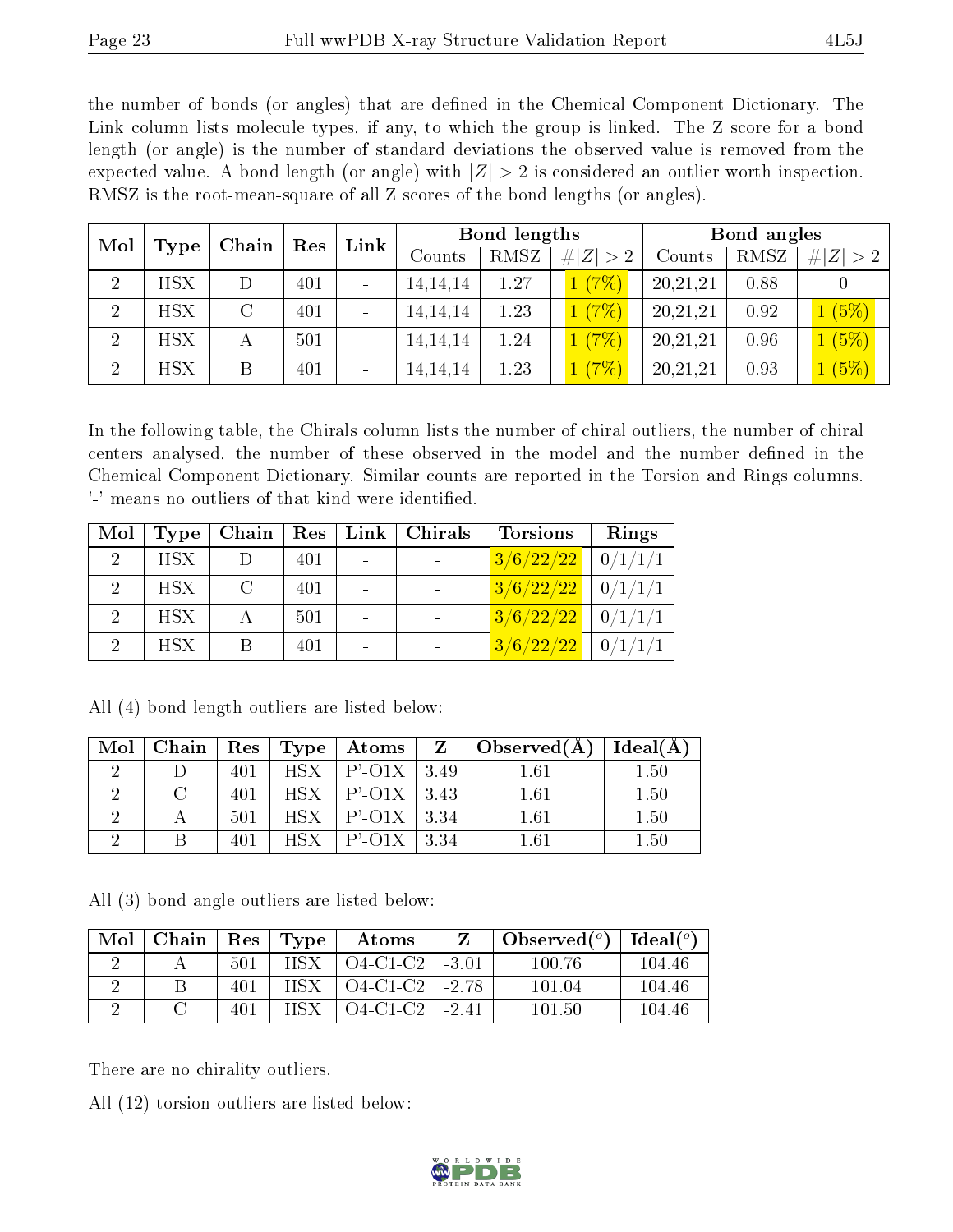| Mol            | Chain | <b>Res</b> | Type       | Atoms                |
|----------------|-------|------------|------------|----------------------|
| 2              | D     | 401        | HSX.       | $C5 - 05 - P' - 01X$ |
| $\overline{2}$ | D     | 401        | HSX.       | $C5-O5-P'$ - $O2X$   |
| $\overline{2}$ | D     | 401        | HSX        | $C5-O5-P'-O3X$       |
| 2              | C     | 401        | HSX        | $C5-O5-P'-O1X$       |
| $\overline{2}$ | С     | 401        | HSX        | $C5-O5-P'$ - $O2X$   |
| 2              | C     | 401        | <b>HSX</b> | $C5-O5-P'$ - $O3X$   |
| 2              | A     | 501        | HSX        | $C5-O5-P'$ - $O1X$   |
| 2              | A     | 501        | HSX.       | $C5-O5-P'$ - $O2X$   |
| 2              | А     | 501        | HSX        | $C5-O5-P2-O3X$       |
| 2              | В     | 401        | HSX        | $C5-O5-P'-O1X$       |
| $\overline{2}$ | В     | 401        | HSX        | $C5-O5-P'$ - $O2X$   |
| 2              | В     | 401        | <b>HSX</b> | $C5-O5-P2-O3X$       |

There are no ring outliers.

1 monomer is involved in 1 short contact:

|  |           | $\mid$ Mol $\mid$ Chain $\mid$ Res $\mid$ Type $\mid$ Clashes $\mid$ Symm-Clashes $\mid$ |
|--|-----------|------------------------------------------------------------------------------------------|
|  | 401   HSX |                                                                                          |

## 5.7 [O](https://www.wwpdb.org/validation/2017/XrayValidationReportHelp#nonstandard_residues_and_ligands)ther polymers (i)

There are no such residues in this entry.

## 5.8 Polymer linkage issues (i)

There are no chain breaks in this entry.

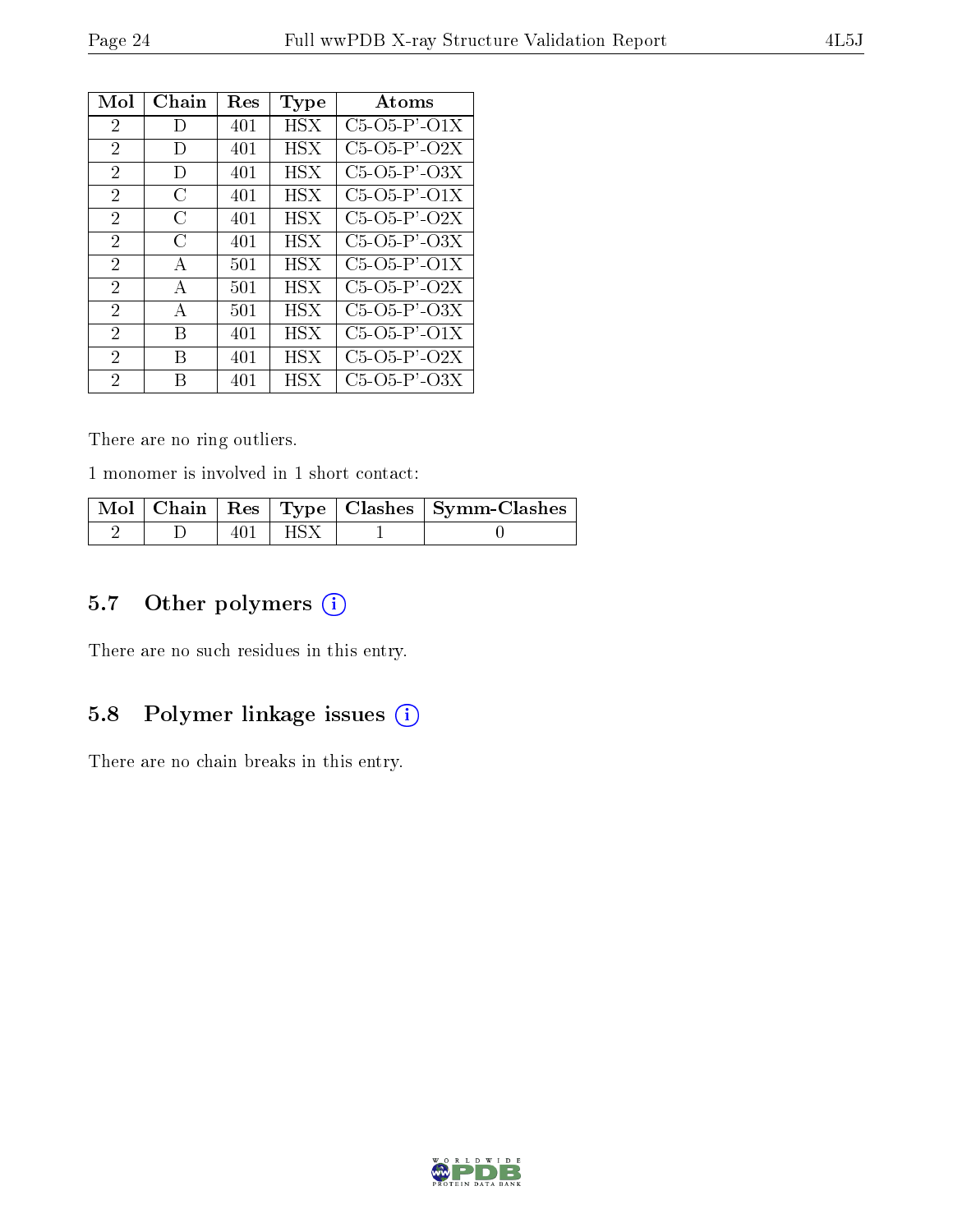# 6 Fit of model and data  $(i)$

## 6.1 Protein, DNA and RNA chains  $(i)$

In the following table, the column labelled  $#RSRZ> 2'$  contains the number (and percentage) of RSRZ outliers, followed by percent RSRZ outliers for the chain as percentile scores relative to all X-ray entries and entries of similar resolution. The OWAB column contains the minimum, median,  $95<sup>th</sup>$  percentile and maximum values of the occupancy-weighted average B-factor per residue. The column labelled ' $Q< 0.9$ ' lists the number of (and percentage) of residues with an average occupancy less than 0.9.

| Mol | Chain   | Analysed         | ${ <\hspace{-1.5pt}{\mathrm{RSRZ}} \hspace{-1.5pt}>}$ | $\#\text{RSRZ}{>}2$                       | $OWAB(A^2)$     | Q <sub>0.9</sub> |
|-----|---------|------------------|-------------------------------------------------------|-------------------------------------------|-----------------|------------------|
|     | А       | $308/318$ (96\%) | $-0.27$                                               | $1(0\%)$ 94 93                            | 37, 58, 95, 113 |                  |
|     | B       | $308/318$ (96\%) | $-0.19$                                               | $5(1\%)$<br>72<br>68                      | 40, 65, 95, 110 | $\Omega$         |
|     | $\rm C$ | $308/318$ (96\%) | $-0.35$                                               | $1(0\%)$<br>$\vert$ 93<br> 94             | 37, 60, 96, 114 | $1(0\%)$         |
|     | D       | $308/318$ (96\%) | $-0.18$                                               | $5(1\%)$<br>72<br>68                      | 39, 65, 95, 110 | $1(0\%)$         |
| All | All     | 1232/1272 (96%)  | $-0.25$                                               | $12(0\%)$<br>$\vert 82 \vert \vert$<br>80 | 37, 62, 96, 114 | $2(0\%)$         |

All (12) RSRZ outliers are listed below:

| Mol          | $Chain$ | Res | Type        | <b>RSRZ</b> |
|--------------|---------|-----|-------------|-------------|
| $\mathbf{1}$ | В       | 41  | <b>GLY</b>  | 4.5         |
| 1            | В       | 43  | THR         | 3.3         |
| 1            | В       | 50  | LEU         | 2.9         |
| $\mathbf{1}$ | Ð       | 40  | LEU         | 2.8         |
| 1            | I)      | 45  | LEU         | 2.8         |
| $\mathbf{1}$ | D       | 317 | SER.        | 2.5         |
| 1            | D       | 36  | ILE         | 2.4         |
| $\mathbf{1}$ | В       | 40  | LEU         | 2.4         |
| 1            | А       | 317 | SER         | 2.1         |
| 1            | D       | 39  | ${\rm ARG}$ | 2.1         |
| 1            | C       | 317 | SER         | 2.1         |
| 1            | В       | 36  | ILE         | 2.1         |

## 6.2 Non-standard residues in protein, DNA, RNA chains  $(i)$

There are no non-standard protein/DNA/RNA residues in this entry.

#### 6.3 Carbohydrates  $(i)$

There are no monosaccharides in this entry.